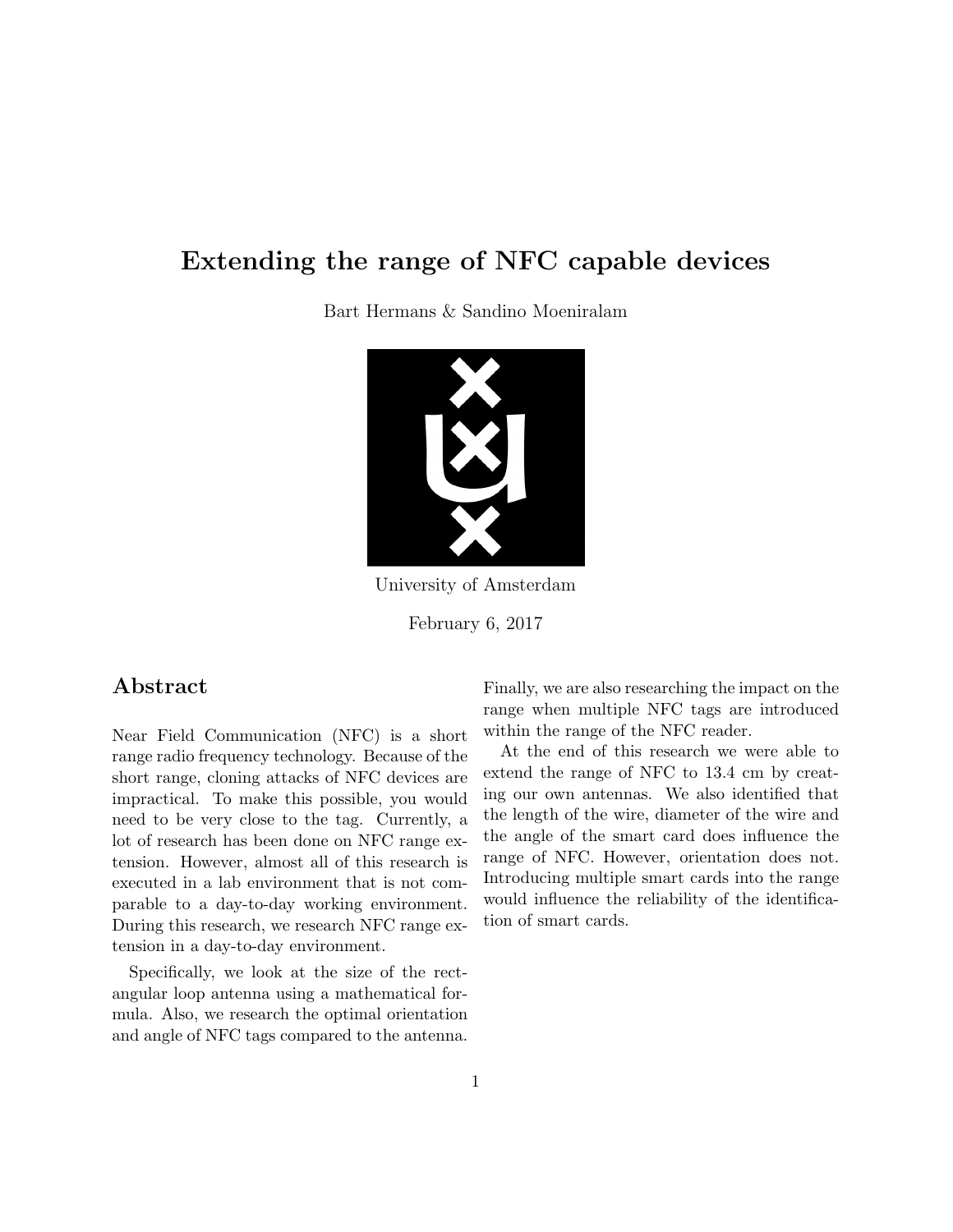## <span id="page-1-1"></span>1 Introduction

### 1.1 NFC

Near Field Communication (NFC) is a wireless communication technology which enables two compatible devices to transmit small amounts of data at a time. NFC is based on the radio frequency identification (RFID) technology. Usually the range between two NFC devices cannot be larger than 10 centimeters. NFC devices can be placed into two categories: passive and active devices.

Passive devices don't have a power source of their own. For this reason they cannot communicate directly to each other. When a powered device wants to communicate with a passive device, the passive device is powered using the electrical inductance that exists because of the data transmission. An example of a passive device is a wall advertisement which includes an NFC tag. Passive devices can only send requested information, they are not able to read data from other devices.

Active devices are different from passive devices in that they have a power source of their own. Compared to passive devices, active devices are able to send and receive data to both passive and active devices. An example of an active device is a smart phone which is NFC enabled.

High frequency NFC devices communicate at the 13.56 MHz frequency. This frequency is the same across all device types. Communication can happen in three different modes: peer-topeer, read/write and card emulation mode.

In peer-to-peer mode NFC tags communicate directly to one another (bidirectional). This mode only works between active-active and active-passive NFC devices. In read/write mode,

an active device communicates directly with another device. The other device only writes the received data to its chip or reads the requested data back to the active device. It doesn't matter if the device which acted upon the request is an active or passive device. Card emulation mode is being used when the NFC device wants to emulate a smart card or contactless credit card. This mode is useful in cases where a person wants to check-in to public transport using his or her smart phone (which has the digital information of a public transport card stored on this device)<sup>[1](#page-1-0)</sup>.

### 1.1.1 Standards

The newest NFC technology is based on the ISO/IEC 18092 standard. Which itself is based on the ISO/IEC 14443 standard. The ISO/IEC 14443 international standard was originally developed for close proximity contactless smart cards. The standard itself is divided into four parts. The first part describes the physical characteristics of close proximity cards. The second part describes the radio frequency characteristics as well as certain device types which are not the same as the passive and active categories. The third part focuses on describing anticollision techniques. The last part describes the protocol requirements option. This allows cards to enable or disable contactless transmission on cards. The development of the ISO/IEC 18092 was driven by a working group called the NFC forum. The ISO/IEC 18092 uses a reduced version of the ISO/IEC 14443 standard. For example, it stripped the fourth part out of the specification. On top of this they added the earlier described active and passive modes as well as the three transmission modes.

<span id="page-1-0"></span><sup>1</sup>http://www.androidauthority.com/what-is-nfc-270730/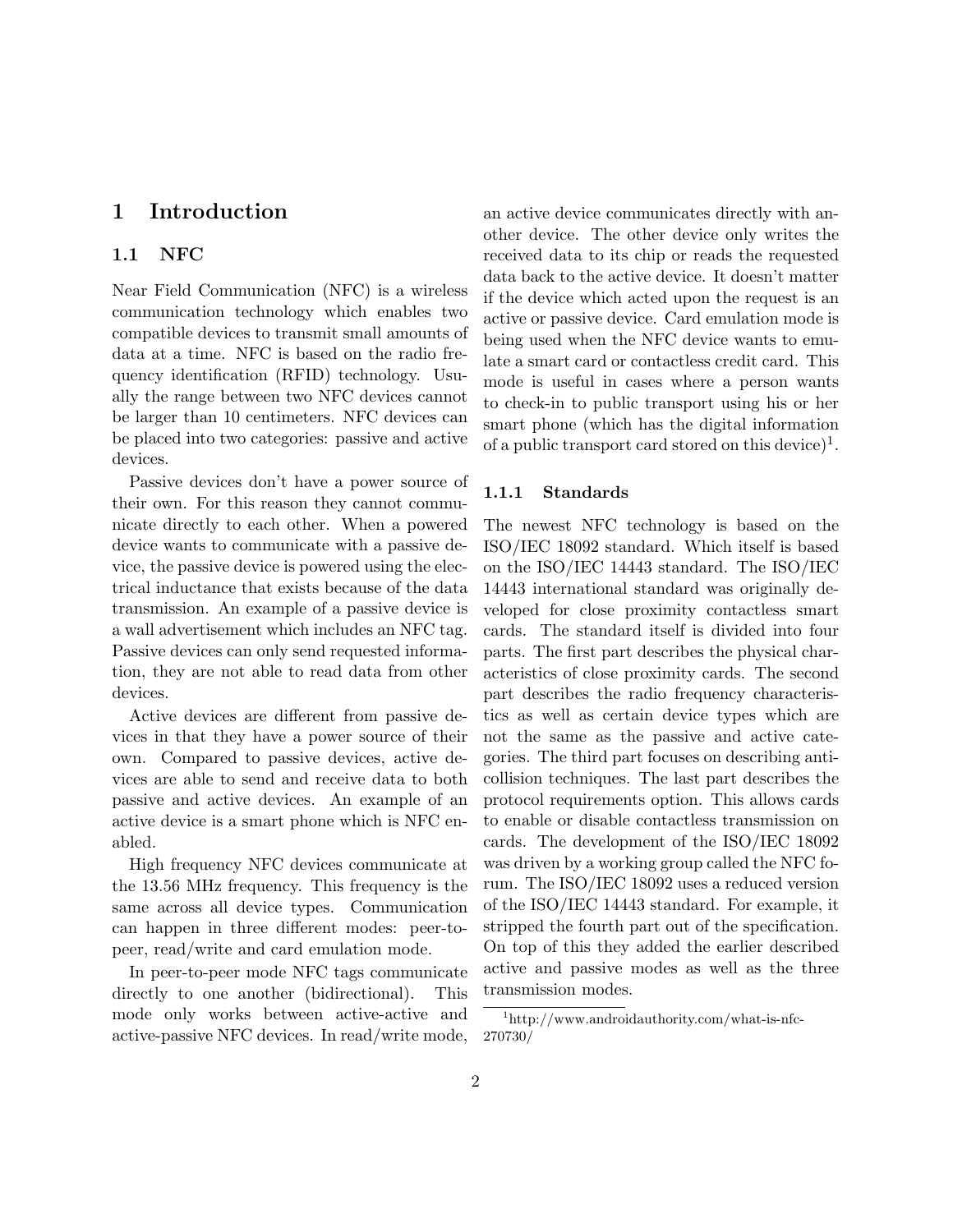One notable aspect worth mentioning is that both standards are not fully interoperable with each other. If an ISO/IEC 18092 compliant device is in peer-to-peer mode, it will not be recognized by a ISO/IEC 14443 device. The reason for this is that the ISO/IEC 14443 standard does not have a section which is equivalent to the peer-topeer mode[2](#page-2-0) . Currently, only the read/write and card emulation mode are interoperable between the two standards<sup>[3](#page-2-1)</sup>.

### 1.2 NFC Device types

As described in the previous subsection, the ISO/IEC 14443 describes two device types. There is also a third propriety device type. All three of the device types differ in the aspect that they all use different configurations for sending (polling) and receiving (listening) data[4](#page-2-2) . The next section describes the properties of type A & B devices. An explanation of the properties itself follows afterwards. Please note that there also exists an NFC type F device. This device type, however, is only used in Japan<sup>[5](#page-2-3)</sup>.

#### <span id="page-2-9"></span>1.2.1 Type A & B

Both type A & B devices are described by the ISO/IEC 14443 standard. NFC type A & B devices can communicate at a data rate of 106

<span id="page-2-0"></span><sup>2</sup>http://www.icma.com/ArticleArchives/ StandardsOct12.pdf

<span id="page-2-2"></span>difference-between-iso-14443-and-iso-18092-i-e-rfid-vs-nfc <sup>4</sup>http://www.rfwireless-world.com/Tutorials/NFC-

Modulation-and-NFC-Coding.html

kbps<sup>[6](#page-2-4)</sup>. Table [1](#page-2-5) & [2](#page-2-6) shows the differences<sup>[7](#page-2-7),[8](#page-2-8)</sup> between the two device types in polling and listening mode

| Type      | Properties                        |
|-----------|-----------------------------------|
| Listening | ASK load modulation with Manch-   |
|           | ester encoding                    |
| Polling   | ASK 100% with modified Miller en- |
|           | coding                            |

<span id="page-2-5"></span>Table 1: Device type A

| <b>Type</b> | Properties                      |
|-------------|---------------------------------|
| Listening   | BPSK load modulation with NRZ-L |
|             | encoding                        |
| Polling     | ASK $10\%$ with NRZ-L encoding  |

<span id="page-2-6"></span>Table 2: Device type B

### 1.2.2 Modulation

Amplitude Shift Keying (ASK) is a method where a specific amount of amplitude of the waveform will present a one-bit. Whereas a zerobit would be represented by an amplitude of zero. The percentages at which NFC devices can do ASK modulation is called the modulation index. An index of 10% means that the modulated signal amplitude is 10% of the signal amplitude before modulation. In the case of an index of 100%, the amplitude of the modulated and unmodulated signal are almost equal. Worth mentioning

<span id="page-2-1"></span><sup>3</sup>http://bitexperts.com/Question/Detail/3360/

<span id="page-2-3"></span> $5$ http://www.nfc.cc/2009/01/03/iso-14443-iso-18092type-a-type-b-type-f-felica-calypso-nfcip-nfc-help/

<span id="page-2-4"></span> $6$ http://www.rfwireless-world.com/Articles/NFCbasics.html

<span id="page-2-7"></span><sup>7</sup>http://www.rfwireless-world.com/Tutorials/NFC-Modulation-and-NFC-Coding.html

<span id="page-2-8"></span><sup>8</sup>http://www.rfwireless-world.com/Terminology/NFC-A-vs-NFC-B-vs-NFC-F.html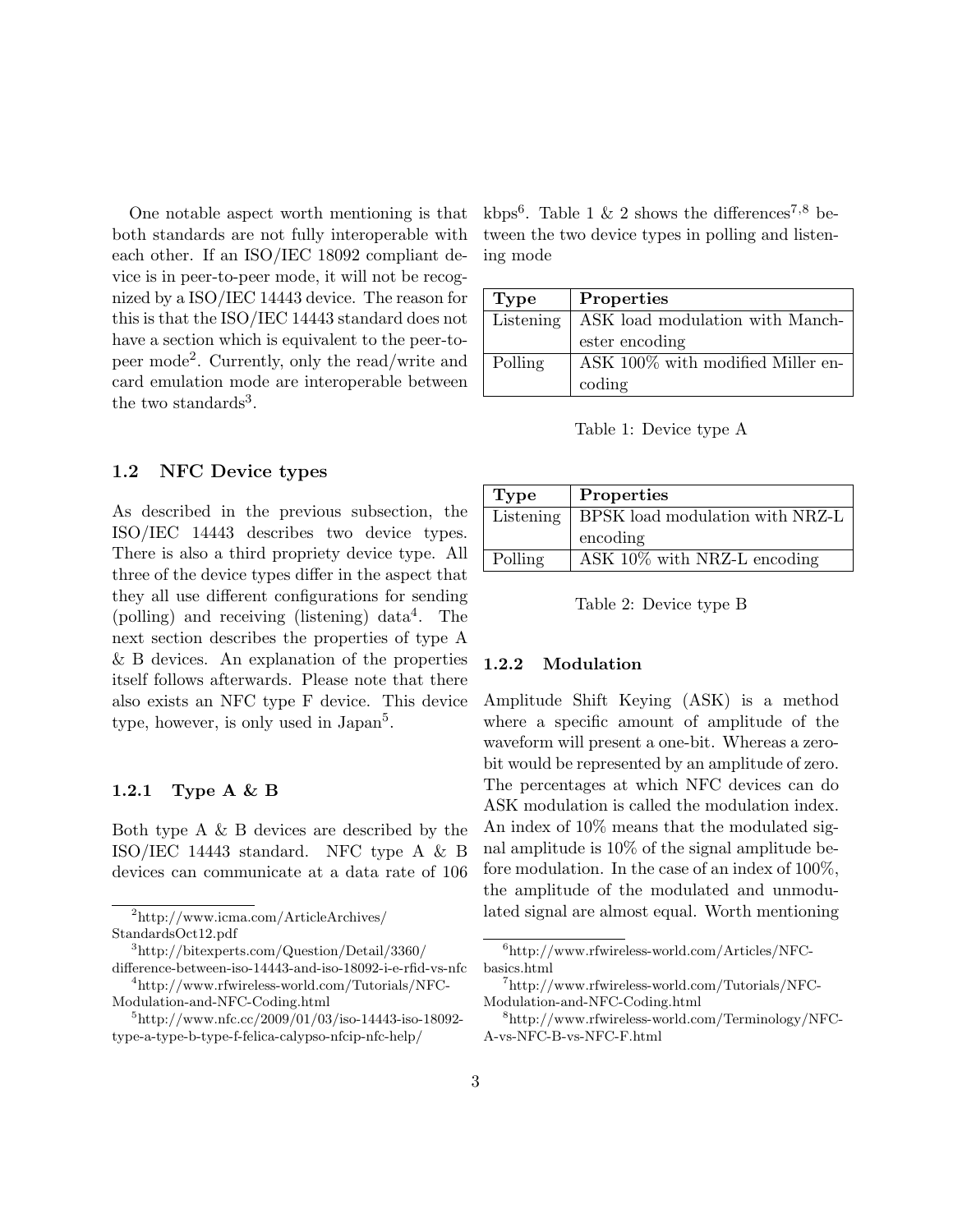is that the real value always lies around the in-dex, so it's never an exact value<sup>[9](#page-3-0),[10](#page-3-1)</sup>.

BPSK stands for Binary Phase Shift Keying. Whereas ASK uses amplitude to differentiate between a 0 or a 1, BPSK uses changes (shifts) in waveforms to identify the binary data $^{11}$  $^{11}$  $^{11}$ .

Section [1.2.1](#page-2-9) described that some communication modes use load modulation. Load modulation is used by the antenna to absorb energy generated by the reading device. This energy can be used to power the NFC tag so that the tag can communicate with the reader<sup>[12](#page-3-3)</sup>.

#### 1.2.3 Encoding

The NFC device types can use three different encoding styles for data transmission. In NRZ-L encoding, a 1 is indicated by a static high state of power. A 0 is indicated by a low state. In Manchester encoding bits are identified using a transition in states. For example, a low state transitioning to a high state indicates a 0. A 1 is indicated using a high state that transitions to a low state. Modified Miller encoding has a different rule set. A 1 is indicated using a short drop after 50% of the bit duration. Zeros are usually expressed without a drop if they follow a 1. When a 0 does not follow a 1, the 0 is identified using a drop in the first half of the bit time. Figure [1](#page-3-4) visualizes what just has been

 $described^{13}$  $described^{13}$  $described^{13}$ .



<span id="page-3-4"></span>Figure 1: NFC encoding schemes

#### 1.3 NFC use cases

NFC has a lot of use cases. Most of them are focused on proving that you're allowed entrance to somewhere (an art exhibition for example) or for transferring data. A very practical use case for NFC is access control in corporate offices. People can get a personal NFC tag which can then be activated so that the person can access the building. Once the person resigns, the only thing that the company needs to do is remove the NFC tag from the system. Other use cases include data transfer (peer-to-peer mode) and mobile payment using your smart phone (card emulation mode) $^{14}$  $^{14}$  $^{14}$ .

#### 1.4 Extended NFC use cases

If NFC could be extended to a range in which you can keep the NFC tag in your pocket, access control verification to enter a corporate office would speed up significantly. For instance, during rush hour, people would not need to wait in line to enter the building. This is quite common in large office buildings because taking the

<span id="page-3-0"></span><sup>9</sup>http://www.rfwireless-world.com/Terminology/ASKvs-FSK-vs-PSK.html

<span id="page-3-2"></span><span id="page-3-1"></span> $\rm ^{10}$  http://www.edaboard.com/thread195890.html  $\rm ^{11}http://www.rfwireless-world.com/Terminology/$ 

BPSK.htm

<span id="page-3-3"></span><sup>12</sup>http://www.st.com/content/ccc/resource/technical /document/technical note/f9/a8/5a/0f/61/bf/42/29/ DM00190233.pdf/files/DM00190233.pdf/jcr:content/ translations/en.DM00190233.pdf

<span id="page-3-5"></span><sup>13</sup>http://www.rohde-schwarz.com.cn/data/skins/ chinese/topic/1MA182 4e.pdf

<span id="page-3-6"></span><sup>14</sup>http://www.rohde-schwarz.com.cn/data/skins/ chinese/topic/1MA182 4e.pdf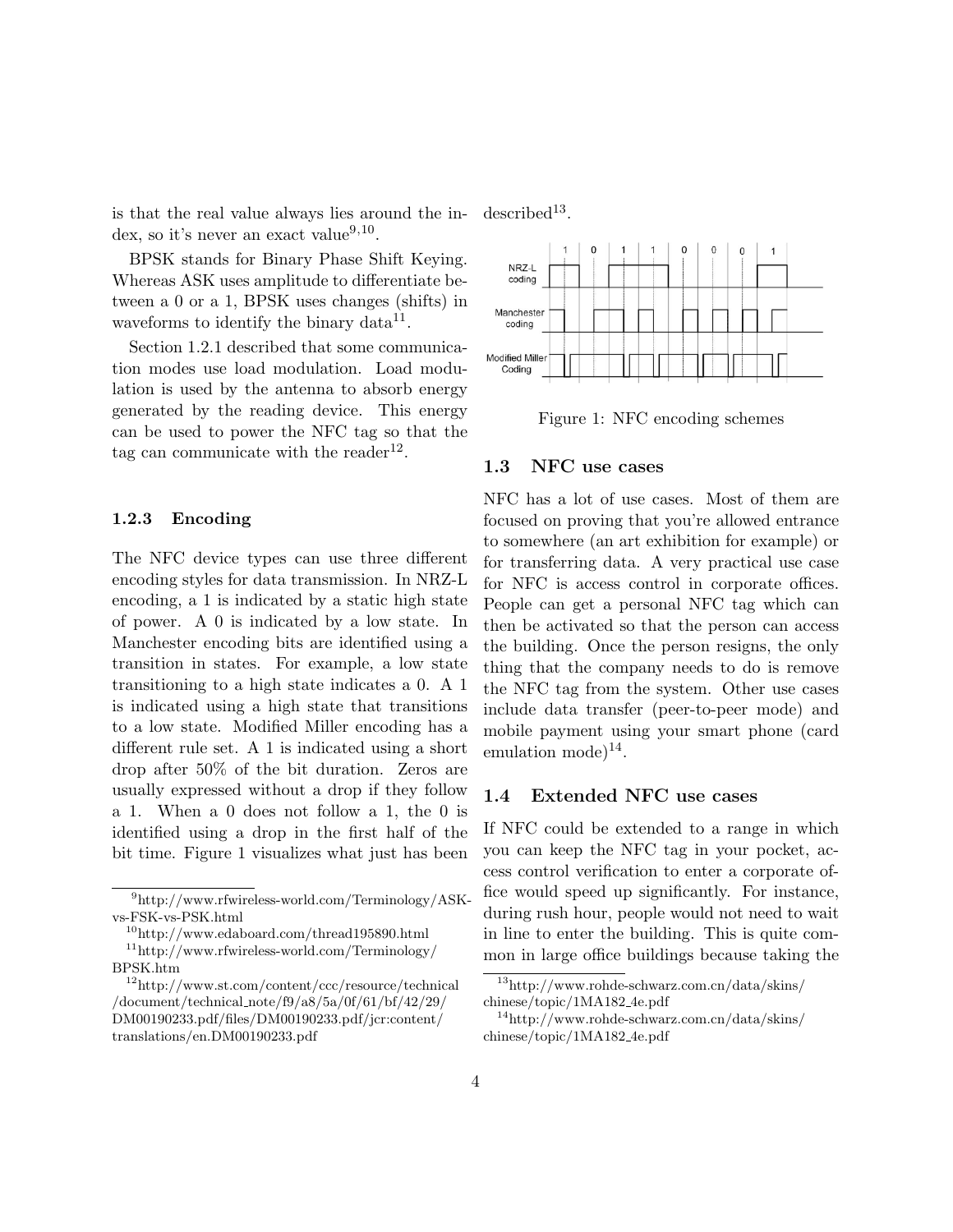tag out of your pocket and holding it against the NFC reader can take time. Instead, people could just walk through the gates if they are allowed access. A commercial use case could be for stores to count the amount of people standing at specific places in the store based on the NFC tag in their smart phone.

A criminal use case of an extended NFC device could be tag cloning. At the moment this is impractical because the range of NFC only allows (weak) cards to be cloned within a theoretical range of 10 centimeters.

### <span id="page-4-4"></span>1.5 NFC antennas

Instead of 2 antennas communicating using radio waves, NFC uses tightly coupled inductors[\[Ok et al., 2012\]](#page-17-0). Inductive coupling works by 2 loop antennas or coils, influencing each others magnetic field. This magnetic field can be influenced by two factors: the amount of current flowing trough the wire and the number of coil turns. A second coil will induce the power of the magnetic field generated by the first coil when it's introduced into the magnetic field. For two NFC devices to be coupled, the distance between the coils must be less than the wavelength of the magnetic field divided by  $\pi$ [\[Mareli et al., 2013\]](#page-17-1).

With WiFi antennas, the range can sometimes be extended by increasing the power that the antenna transmits. With NFC this isn't the case. On one hand, the inductance has to be strong enough to be able to power an NFC tag. However on the other hand, the inductance also has to be weak enough for the NFC tag to load mod-ulate the data from the power<sup>[15](#page-4-0)</sup>.

#### 1.5.1 Tightly vs loosely coupled

The further the receiving coil is from the transmitting coil, the less flux it receives. Hence, the less power transfer takes place. The more flux the receiving coil receives, and therefore the more power transfer takes place, the stronger the two coils are coupled. The stronger two coils are coupled, the less loss and heating takes place, the more efficient the inductive power transfer is. Loosely coupled systems operate over longer distances than tightly coupled systems. Loosely coupled systems have higher interference and require more power input to function than a similar tightly coupled system would need. Loosely coupled coils have practical uses. As with tightly coupled systems, with loosely coupled systems the receiving coil does not need to be perfectly aligned[\[Paret, 2016\]](#page-17-2).

#### <span id="page-4-3"></span>1.5.2 Antenna size

The size of the antenna plays a considerable role in the range of the magnetic field. The bigger the antenna, the bigger the magnetic field. Thus, the greater the area in which tags can be powered. However, as stated before the tags also determine if there will be sufficient coupling to make NFC communication possible. For example, a small NFC tag will only allow a small range of effective NFC communication even when the an-tenna is quite large in comparison<sup>[16](#page-4-1),[17](#page-4-2)</sup>.

Additionally, when the size of the antenna increases, the diameter of the wires should also increase to cope with the resistance and inductance. In other words, thicker wires are used

<span id="page-4-0"></span><sup>15</sup>http://electronics.stackexchange.com/questions/ 132603/how-to-increase-the-read-range-of-an-active-nfctag

<span id="page-4-1"></span><sup>16</sup>http://www.sagedata.com/learning-centre/rfid-readrange.html

<span id="page-4-2"></span><sup>17</sup>http://blog.atlasrfidstore.com/improve-rfid-readrange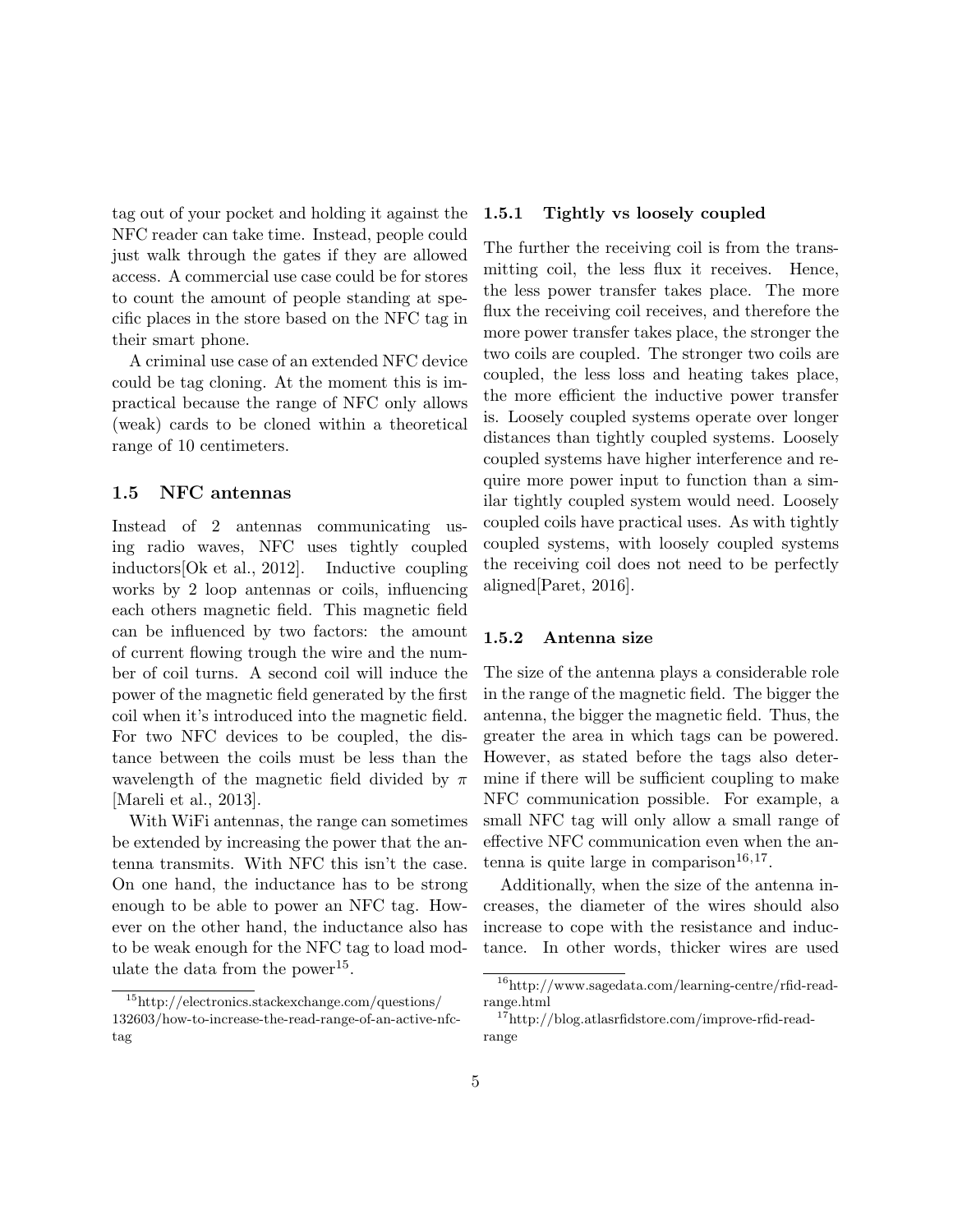to decrease the inductance as well as the resis- $tance^{18}$  $tance^{18}$  $tance^{18}$ .

#### <span id="page-5-12"></span>1.5.3 Calculating inductance

The lower the self-inductance, the more sensitive the antenna and the smaller the range will be<sup>[19](#page-5-1)</sup>. Also, the greater the self-inductance, the greater the range of the magnetic field will be and the worse the antenna will be able to receive data from the other device. However, there is a limit to altering the amount of inductance. As stated by [20](#page-5-2) [\[Palit, 2015\]](#page-17-3), the coupling will not happen when the self-inductance of an NFC antenna is outside the range of  $0.3\mu$ H and  $3\mu$ H.  $\mu$ H is a measurement unit for displaying self- or mutual-inductance<sup>[21](#page-5-3)</sup>.

The self-inductance of a rectangular loop NFC antenna in  $\mu$ H can be calculated using the for-mula<sup>[22](#page-5-4)</sup> in equation [1.](#page-5-5)

<span id="page-5-5"></span>
$$
L = N^{2} \frac{\mu_{0} \mu_{r}}{\pi} (-2(w+h) + 2\sqrt{h^{2} + w^{2}} - h \times
$$
  

$$
\log \left(\frac{h + \sqrt{h^{2} + w^{2}}}{w}\right) - w \times \log \left(\frac{w + \sqrt{h^{2} + w^{2}}}{h}\right)
$$
  

$$
+ h \times \log \left(\frac{2h}{a}\right) + w \times \log \frac{2w}{a} \right) \div 1000
$$
 (1)

Where  $N$  equals the number of rounds of wire,  $w$  equals the width of the antenna,  $h$  equals the height of the antenna and a the radius of the wire. All of these input values (except  $N$ ) are in centimeters. The relative permeability of the

<span id="page-5-1"></span><span id="page-5-0"></span> $\mathrm{^{18}http://www.ti.com/lit/an/scba033/scba033.pdf}$ <sup>19</sup>http://www.antenna-theory.com/definitions/nfc-

<span id="page-5-2"></span><sup>20</sup>http://www.ekswai.com/nfc.htm

<span id="page-5-3"></span><sup>21</sup>https://www.translatorscafe.com/unit-

<span id="page-5-9"></span>medium  $\mu_r$  is 1 (air)<sup>[23](#page-5-6)</sup>. The physical constant  $\mu_0$ to define the permeability of a vacuum is defined using the formula<sup>[24](#page-5-7),[25](#page-5-8)</sup> in equation [2.](#page-5-9)

$$
\mu_0 = 4 * \pi * 10^{-7} \tag{2}
$$

## <span id="page-5-11"></span>2 Research questions

Our main research question is as follows: What properties of the rectangular loop antenna of an NFC reader and the NFC tag influence the effective range of communication with passive NFC devices?

This main research question is supported by three sub-research questions:

- Does the thickness and length of the wire of high-frequency loop antennas affect the range of NFC communication?
- How do the orientation and angle of the tag affect the range?
- Will the NFC reader be able to identify an NFC tag at the same distance, when there are multiple NFC devices within the range?

### 2.1 Research scope

This research is only focused on high frequency rectangular loop antennas. The reason for this is that NFC antennas operate best when they have the same shape as their tags<sup>[26](#page-5-10)</sup>. During this

antenna.php

converter/en/inductance/1-13/

<span id="page-5-4"></span><sup>22</sup>https://emclab.mst.edu/inductance/rectgl/

<span id="page-5-6"></span> $^{23}$ http://www.engineeringtoolbox.com/permeabilityd 1923.html

<span id="page-5-7"></span><sup>24</sup>http://physics.info/constants/

<span id="page-5-8"></span> $^{25}$ http://www.chemie.fu-

<span id="page-5-10"></span>berlin.de/chemistry/general/constants en.html <sup>26</sup>https://devzone.nordicsemi.com/blogs/957/nfc-tagantenna-tuning/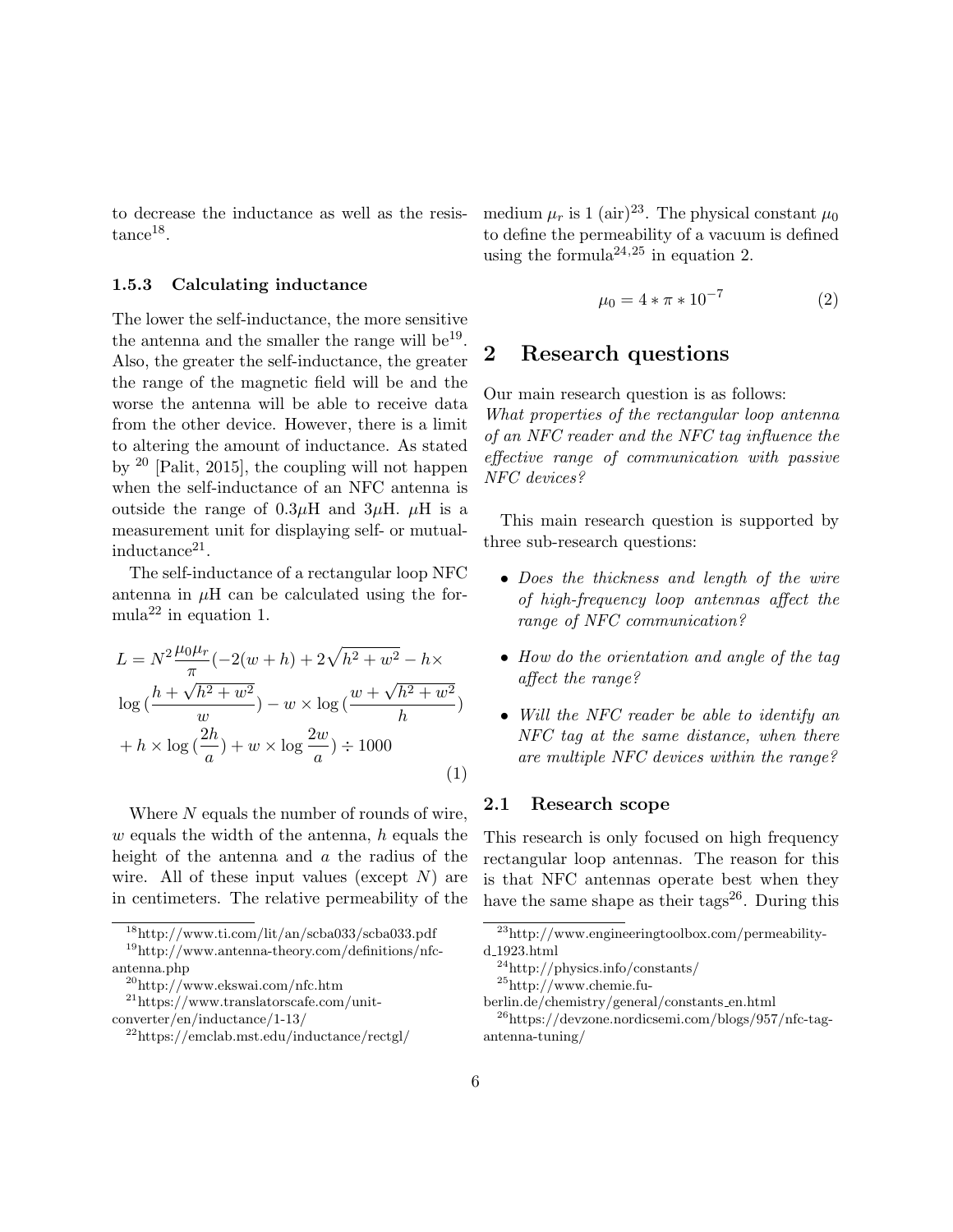research we create four different antennas. Two of these have a ratio of 1:2 and two have a ratio of 1:5. These ratios are based on the size of the antenna inside the NFC smart card. Each ratio has antennas of 1.5 and 2.7 mm in diameter. The antennas are connected to a Proxmark3, which is specifically designed for NFC research<sup>[27](#page-6-0)</sup>. The NFC tags consist of a blank card and three access control smart cards of KPMG. The blank card is only used for the first two experiments. This blank card is shipped together with the Proxmark3 for NFC research. For the last experiment we want to use equivalent smart cards. We are using the KPMG entrance cards for this.

### 2.2 Report structure

This research paper begins with an introductory background section on NFC and NFC antenna design. Section [1](#page-1-1) is the result of a literature research we conducted. Having kept in mind the most important aspects of relevant research papers, we formulated research questions in Section [2.](#page-5-11)

In section [3](#page-6-1) we describe previous research which has been done on NFC range extension. In the same section we also describe how our research is new compared to previous work. Following on that, we define our research framework in Section [4](#page-7-0) (Methods). Inside Section [4](#page-7-0) the experimental setup as well as the defined experiments are described. Each of the experiments contain a paragraph on how we conduct the experiment and do measurements. The results of these experiments are described in Section [5.](#page-11-0) Section [6](#page-14-0) is reserved for a discussion of these results along with the refutations of possible counter arguments. This leads to a conclusion which is described in Section [7.](#page-15-0) Whatever unresolved issues remain as well as follow up ideas are discussed in Section [8,](#page-16-0) future work. Quite some results are gained from the experiments of which the exact data points are placed in Section [9,](#page-17-4) Appendices.

### <span id="page-6-1"></span>3 Related work

It is important that we focus on a very specific part of range extension in NFC. In 2016, students of the SNE master did a research project that had a relation with NFC range extension[\[van Dijk and Sangers, 2016\]](#page-17-5). We use this research to determine important antenna properties. Another research paper called: Range Extension Attacks on Contactless Smartcards[\[Oren et al., 2013\]](#page-17-6). This paper did research on successfully executing relay attacks. One choice that they made during their research was using separate antennas for transmitting and receiving. Moreover, the positioning and type of the antennas were found to be very important[\[Oren et al., 2013\]](#page-17-6). We use this research as a starting point to develop our own antennas. Research that was done in 2011 titled: RFID Jamming and Attacks on Israeli e-Voting. This paper researched a way to exploit the voting mechanism that Israel introduced. The authors managed to use high frequency antennas to increase the range of NFC devices. Another interesting fact that the research concluded was that placing a metal plate under the antenna increases the range[\[Oren et al., 2012\]](#page-17-7). If time allows us, we could use this view to also look at the positioning of NFC devices. Another paper we looked at was: Range Extension of an ISO/IEC 14443 type A RFID System with Actively Emulat-

<span id="page-6-0"></span><sup>27</sup>https://store.ryscc.com/products/new-proxmark3 kit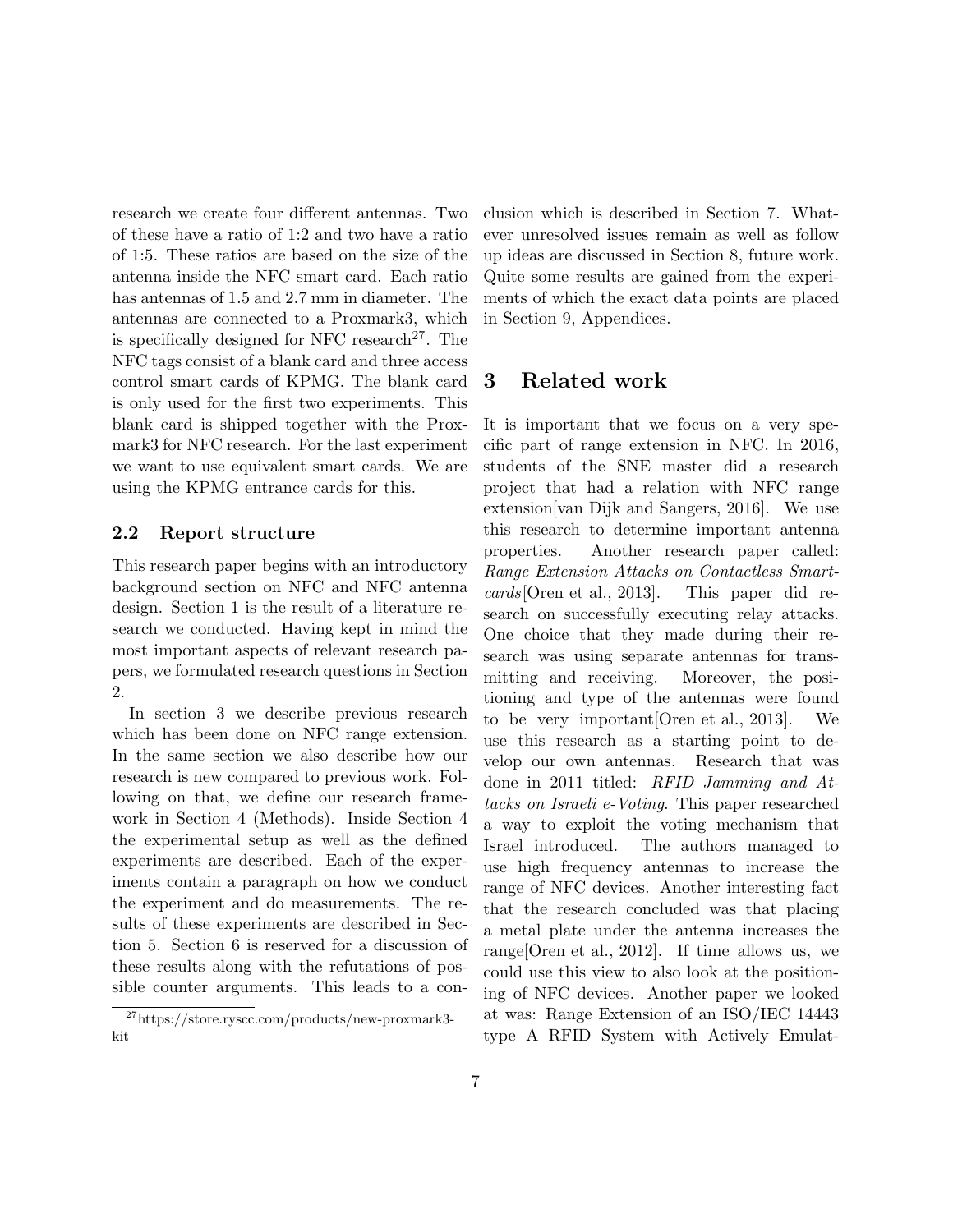ing Load Modulation[\[Finkenzeller et al., 2011\]](#page-17-8). An important element that the paper mentions is that the data could be sent over two different side bands around the 13.56 MHz frequency. To effectively extend the range, it's important to use the upper side band instead of both the upper and lower side band. The reason for this is that by choosing one side band, the transmit power can be enhanced by a factor of four. The reason to choose the upper side band in particular is that there exist NFC tags which only evaluate the upper side band[\[Finkenzeller et al., 2011\]](#page-17-8). Another important point to make is to use thick wires when creating big antennas[\[Finkenzeller et al., 2011\]](#page-17-8). This research is used as input to determine the size of our antennas. This conforms to the de-sign of NFC to only work with HF antennas<sup>[28](#page-7-1)</sup>. As stated at the beginning of this section, quite a lot of research has already been done on extending the range of NFC capable devices. However, this is mostly theoretical [\[Mourad et al., 2014\]](#page-17-9). One of the goals of this research is to look at the practical side of NFC range extension.

## <span id="page-7-0"></span>4 Methods

This section describes the experimental setup as well as the tools we use to conduct our measurements. We also describe the accuracy of each of these tools. In Subsection [4.2](#page-8-0) we describe all of the experiments in terms of how we are going to conduct the experiment and what we want to measure.

### 4.1 Experimental setup

All of our experiments are conducted on a set of wooden planks. Additionally, we make sure that no metal objects are within a range of 50 centimeter of our experimental setup. By doing this, we prevent our results being influenced by any objects that are out of the scope of our experimental setup. 50 cm is the maximum expected range at the start of the experiments. Should we manage to increase the range of an NFC tag nearing 50 cm, the distance to other metal objects is increased by another 50 cm.

As NFC tag we use a blank card with a size of 5.4 cm in height and 8.5 cm in length. The reason that we are using a blank card is because it enables us to write data to the smart card should we want to do this later on in our research. The rectangular loop antenna in the smart card has a height of 4.1 cm and a length of 6.9 cm. For the third experiment we use three access control cards (for access to the building of KPMG). These smart cards also have a height of 5.4 cm and a length of 8.5 cm and have 2 coils inside. The outer, thin coil has a dimension of 7.2 cm times 4.8 cm. The inner, thicker coil has a dimension of 6.8 cm times 3.8 cm.

The NFC reader consists of a Proxmark3 naked edition and 4 self-made rectangular loop antennas. These antennas are constructed based on the inductance formula and size of the smart card of Section [1.5.3](#page-5-12) and [1.5.2.](#page-4-3) In short, the following types of antennas are constructed: 2 antennas from a wire of a diameter of 1.5 millimeters and 2 antennas of a diameter of 2.7 millimeters. The first type of antennas has a ratio of 1:2 compared to the size of the antenna inside the smart card. The second type has a ratio of 1:5. The reason that we create antennas of different size and thickness is because we want

<span id="page-7-1"></span><sup>28</sup>http://blog.atlasrfidstore.com/rfid-vs-nfc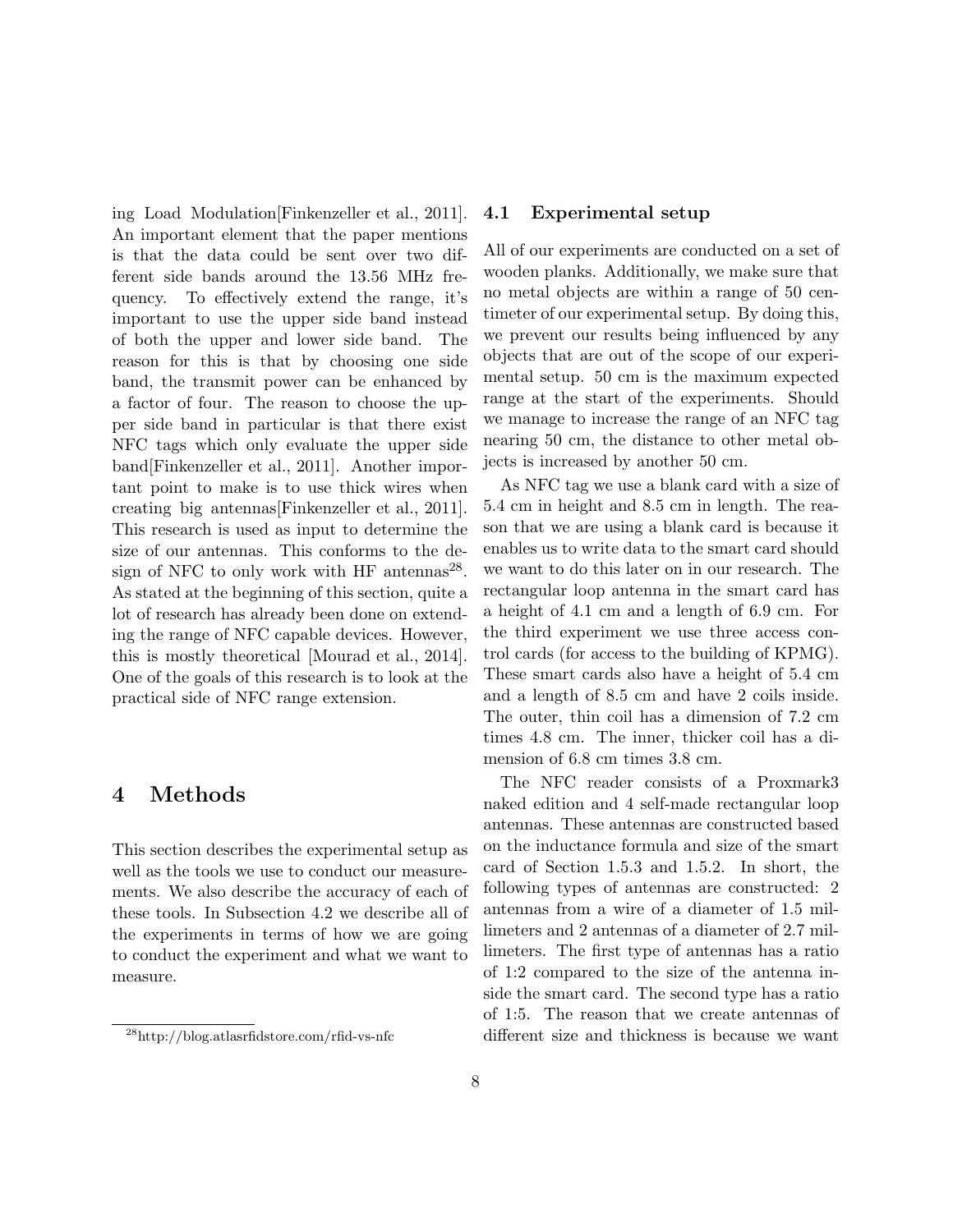to determine whether size and/or wire thickness has an impact on the range of NFC communication. The resistance is calculated using the formula<sup>[29](#page-8-1)</sup> in equation [3.](#page-8-2)

<span id="page-8-2"></span>
$$
R = \frac{l \times \rho}{A} \tag{3}
$$

Where *l* stands for the length of the wire in meters.  $\rho$  equals the electrical resistivity (which is  $1.68 \times 10^{-8}$  Ω⋅m for copper). A stands for the cross sectional area of the wire in meters squared $30,31$  $30,31$  $30,31$ . The output of the formula is the resistance in  $\Omega$  of the antenna. Figure [2](#page-8-5) shows a picture of the experimental setup during experiment 1.

### <span id="page-8-0"></span>4.2 Experiments

During this research we conduct three different experiments.

Table [3](#page-9-0) shows the properties of each antenna we create. Each of the antenna has one round of wire. The relative permeability of the medium which we use to calculate the self inductance is 1, as defined in Section [1.5.3.](#page-5-12) The radius column equals the radius of the copper wire. Whereas, the length column equals the length of the wire which we use to construct the antenna.

One round is used with each antenna because any increase in the number of rounds will increase the self-inductance. As stated in Section [1.5.3,](#page-5-12) this has a negative impact on the coupling of two NFC antennas.

As shown in Table [3,](#page-9-0) the length of wire we use for each antenna includes an additional 8 cm.



Figure 2: Experimental setup during experiment 1

<span id="page-8-5"></span>The reason from a practical point of view is that otherwise we are not able to connect the antenna to the Proxmark3. Knowing that one meter of copper wire has no significant resistance, we conclude that these additional 8 cm has a negligible impact on the inductance of the antennas.

The return value in volts on the Proxmark3 is determined using the hw tune command. This command automatically measures the optimal antenna values. Based on the command sheet  $32$ , this is the only command to define power settings of the antenna.

To measure the distance we use a tape measure which is aligned parallel to the NFC reader

<span id="page-8-1"></span><sup>29</sup>http://chemandy.com/calculators/round-wireresistance-calculator.htm

<span id="page-8-4"></span><span id="page-8-3"></span><sup>30</sup>http://www.endmemo.com/physics/resistance.php

<sup>31</sup>http://chemandy.com/calculators/round-wireresistance-calculator.htm

<span id="page-8-6"></span><sup>32</sup>https://github.com/Proxmark/proxmark3/wiki/ commands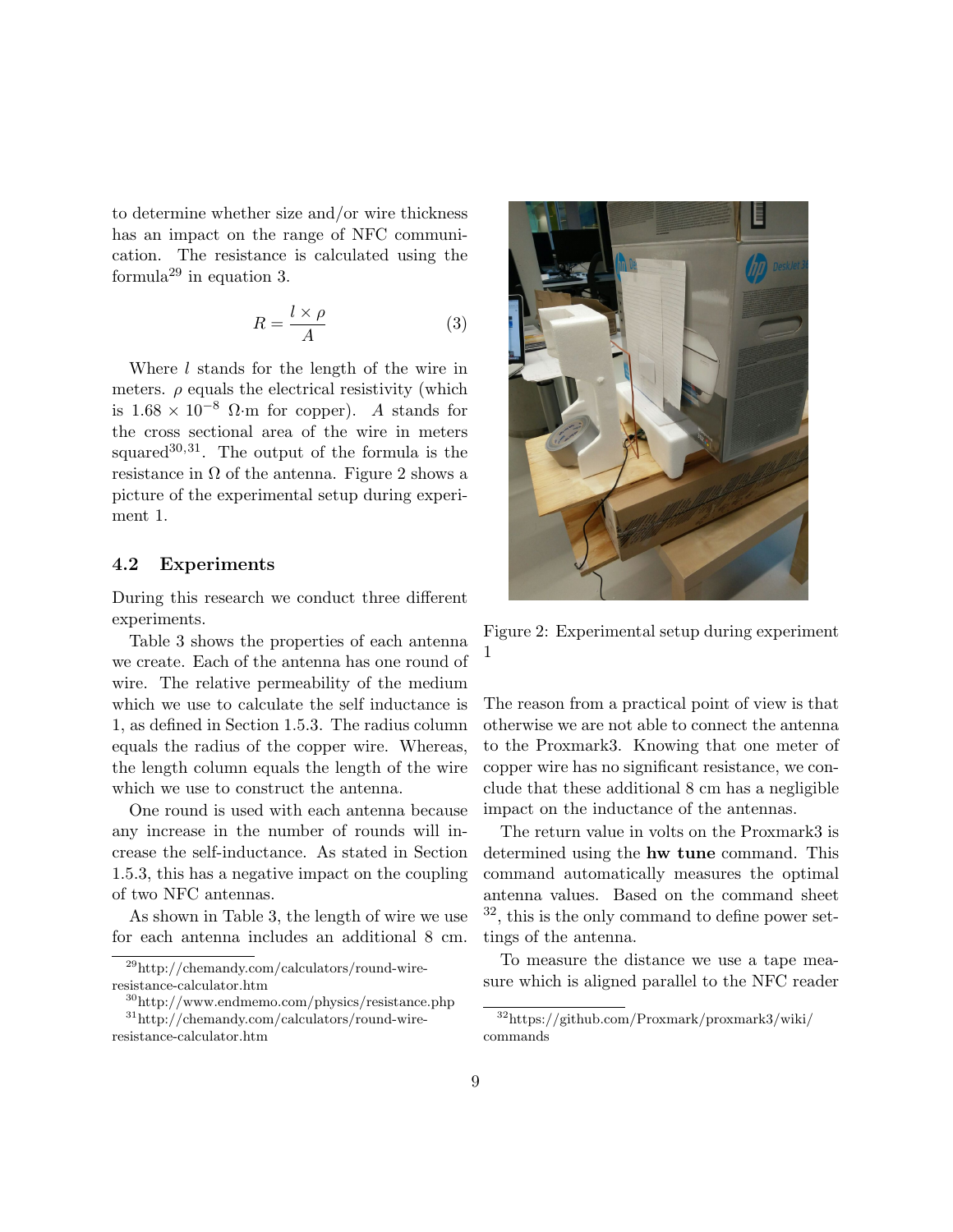| Antenna | <b>Dimensions</b>     | Ratio | Radius             |                  | Length   Resistance                                 | Inductance            |
|---------|-----------------------|-------|--------------------|------------------|-----------------------------------------------------|-----------------------|
|         | $13.8 \times 8.2$ cm  | 1:2   | $0.075$ cm $\vert$ | $+52$ cm         | $0.0049 \pm 0.0001 \Omega$                          | $0.36 \pm 0.02 \mu H$ |
|         | $34.5 \times 20.5$ cm | 1:5   | $0.075$ cm $\vert$ | $118 \text{ cm}$ | $0.0112 \pm 0.0001 \ \Omega$                        | $1.11 \pm 0.03 \mu H$ |
|         | $13.8 \times 8.2$ cm  | 1:2   | $0.135$ cm $\vert$ | 52 cm            | $0.0015 \pm 0.00002 \Omega$   $0.31 \pm 0.02 \mu$ H |                       |
|         | $34.5 \times 20.5$ cm | 1:5   | $0.135$ cm         | 118 cm           | $0.0034 \pm 0.00002 \Omega$   $0.98 \pm 0.02 \mu$ H |                       |

Table 3: Properties of the antennas we create. The length and dimensions column have a measurement error of 5 mm for each measurement.

and tag. This tape measure has an accuracy of 1 mm. To measure the orientation and angle we use a digital protractor. This digital protractor has an accuracy of 0.1 degrees. In the experiments where we use the digital protractor, a measurement error of 5 degrees is taken into account. For constructing and measuring antennas we use a measurement error of 5 mm. The reason for this is that the experimental setup doesn't allow us to apply a higher accuracy.

#### 4.2.1 Experiment 1

In this experiment we build four different antennas based on the inductance formula from the introduction section and the size of the antenna in the smart card. This experiment takes place on a set of wooden planks as mentioned in the experimental setup. As starting position, we position the Mifare Classic 1K smart card one centimeter away from the antenna. This smart card is taped to a polystyrene board and aligned parallel to the antenna. We then bring the polystyrene board further away from the antenna (1 cm at a time) until the smart card cannot be read anymore. We then move the card closer to the antenna by 1 mm at a time, until we find the card can be read again. Another important aspect that needs to be addressed is that the card is aligned parallel to the center of the antenna.

<span id="page-9-0"></span>At each position we try to identify the card using the  $\bf{hf}$  search command<sup>[33](#page-9-1)</sup>. This command is executed twice, to cope with unreliable identification distances. Once the card can be identified two consecutive times, we consider the specific range effective.

#### 4.2.2 Experiment 2

Using the antenna with the biggest range we conduct experiment 2 at the greatest distance that we measured. In this experiment we measure the effect of changing the orientation and angle of the card. Before we start we tape the digital protractor to the polystyrene board. We then rotate the smart card in steps of 10 degrees at a time. If we see that rotating the smart card has an impact on the identification, we narrow down the transition from identification to nonidentification in steps of 5 degrees between the working rotation degrees and the non-working rotation degrees. When measuring the orientation, the card is parallel relative to the antenna.

<span id="page-9-1"></span><sup>33</sup>https://github.com/Proxmark/proxmark3/wiki/ commands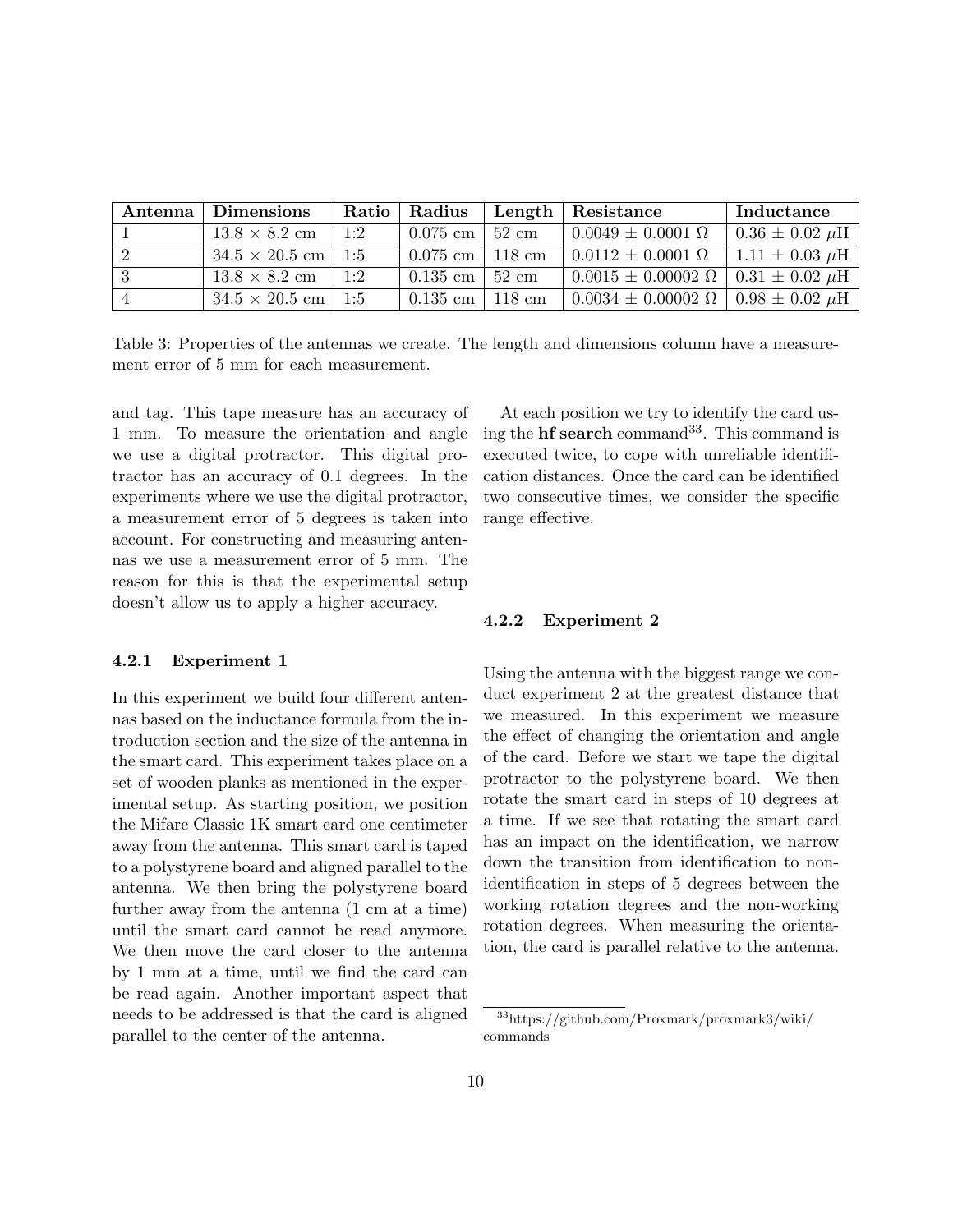

Figure 3: A schematic sketch of the setup. The card (blue) relative to the antenna (black). On the left measuring the orientation, on the right the angle.

Both the orientation as well as the angle is measured at a distance of 10 cm. The reason for this is to keep the smart card within the range of the antenna even when the angle of the smart card is 0 or 180 degrees. We measure the full 360 degrees. The angle is measured by placing the protractor on the same side of the card. When using the antenna, the protractor is removed as to not interfere with the measurements. A wooden skewer is taped horizontally to the smart card to act as an axle. When we conclude that the current angle identifies the card and the next 10 degrees doesn't, we go back 5 degrees to narrow down the value.

Every time we change the orientation and angle we try to identify the card using the hf search command of the Proxmark3. This command is executed twice, to cope with unreliable identification distances. Once the card can be identified two consecutive times, we consider the specific range effective.

#### 4.2.3 Experiment 3

During experiment 3 we also choose the most optimal antenna of experiment 1. In experiment 3 we determine the effect of having multiple NFC smart cards within the range of the NFC reader. We tape all three smart cards, in different settings to the same polystyrene board. This polystyrene board is then aligned parallel towards the antenna of the Proxmark3. All cards are horizontally orientated  $(0^{\circ})$  towards the antenna. In all experiments the center of the card is aligned to the center of the antenna. For this experiment specifically we use the KPMG access cards that three of the researchers at KPMG have. The maximum range that we achieved with these cards is 8 cm. Hence, the starting distance for every measurement is 8 cm. We decrease this distance by 1 cm at a time until the cards are positioned 1 cm from the antenna. The first setting is to place the three cards horizontally next to each other, with zero spacing. The second setting is to place the three cards vertically with no spacing. Additionally, we tape all three cards on top of each other (stacked parallel to the antenna). This is done without any spacing. The goal of these activities is to determine if this would impact the range. The identification happens using the hf search command on the Proxmark3. This command is executed twice, to cope with unreliable identification distances. Once the same card can be identified two consecutive times, we consider the specific range effective.

Figure [4](#page-11-1) shows how the cards are aligned next to each other. Figure [5](#page-11-2) shows how the cards are placed above each other. In Figure [6,](#page-11-3) the placement of the cards is shown during the last activity of experiment 3. Please note that during all activities, the spacing between the cards is zero.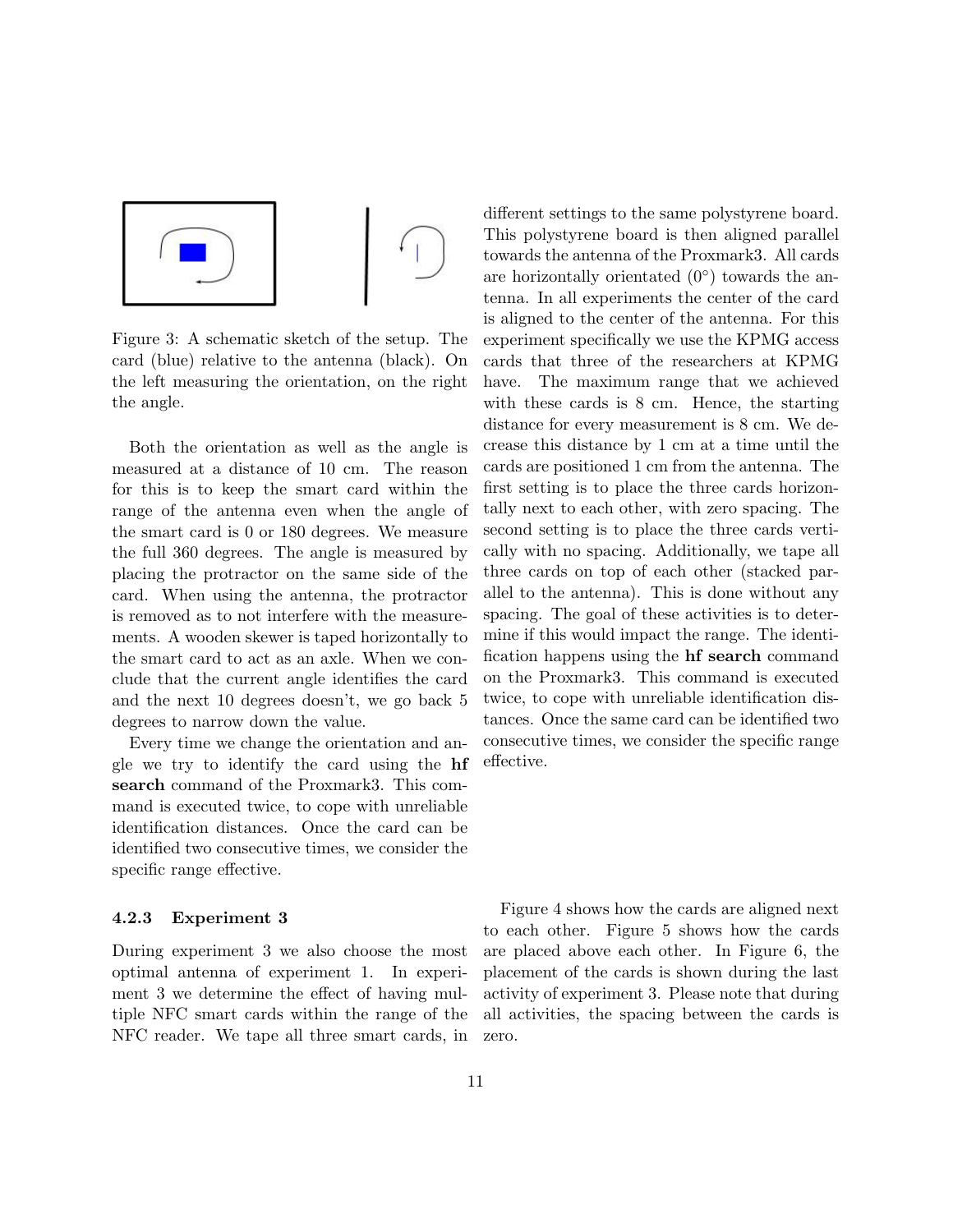|--|

Figure 4: The cards aligned horizontally



Figure 5: The cards aligned vertically

<span id="page-11-3"></span><span id="page-11-2"></span>

Figure 6: The cards stacked on top of each other

## <span id="page-11-0"></span>5 Results

This section is divided into three subsections. Each subsection describes the results of a specific experiment.

### 5.1 Ideal antenna

During experiment 1 we created four different antennas. A picture of each antenna is shown before the measurements are presented. We included the tables corresponding to the line diagrams in the appendices (Section [9.1\)](#page-17-10). These tables contain the exact values from each measure<span id="page-11-1"></span>ment. With each of the antennas, the measured return voltage (using the hw tune command) is also shown. The reason that we list these return voltages is for the means of reproduction of this research. Please note that a return voltage of greater then or equal to 10 volts is considered optimal. A lower return voltage is also acceptable. However, this may give suboptimal results  $34$ .



Figure 7: Antenna 1

The line diagram in Figure [8](#page-12-0) shows the measurements we conducted with antenna 1. Based on the results, this antenna has a maximum range of 4.7 cm. Please note that we always measure 1 cm extra when we conclude that the smart card can't be identified anymore. The reason for this is that we want to make sure that a specific distance isn't just a bad working distance and that the next centimeter works without a problem. With the first antenna we measure a return voltage of 5.92V.

<span id="page-11-4"></span><sup>34</sup>https://github.com/Proxmark/proxmark3/wiki/antennas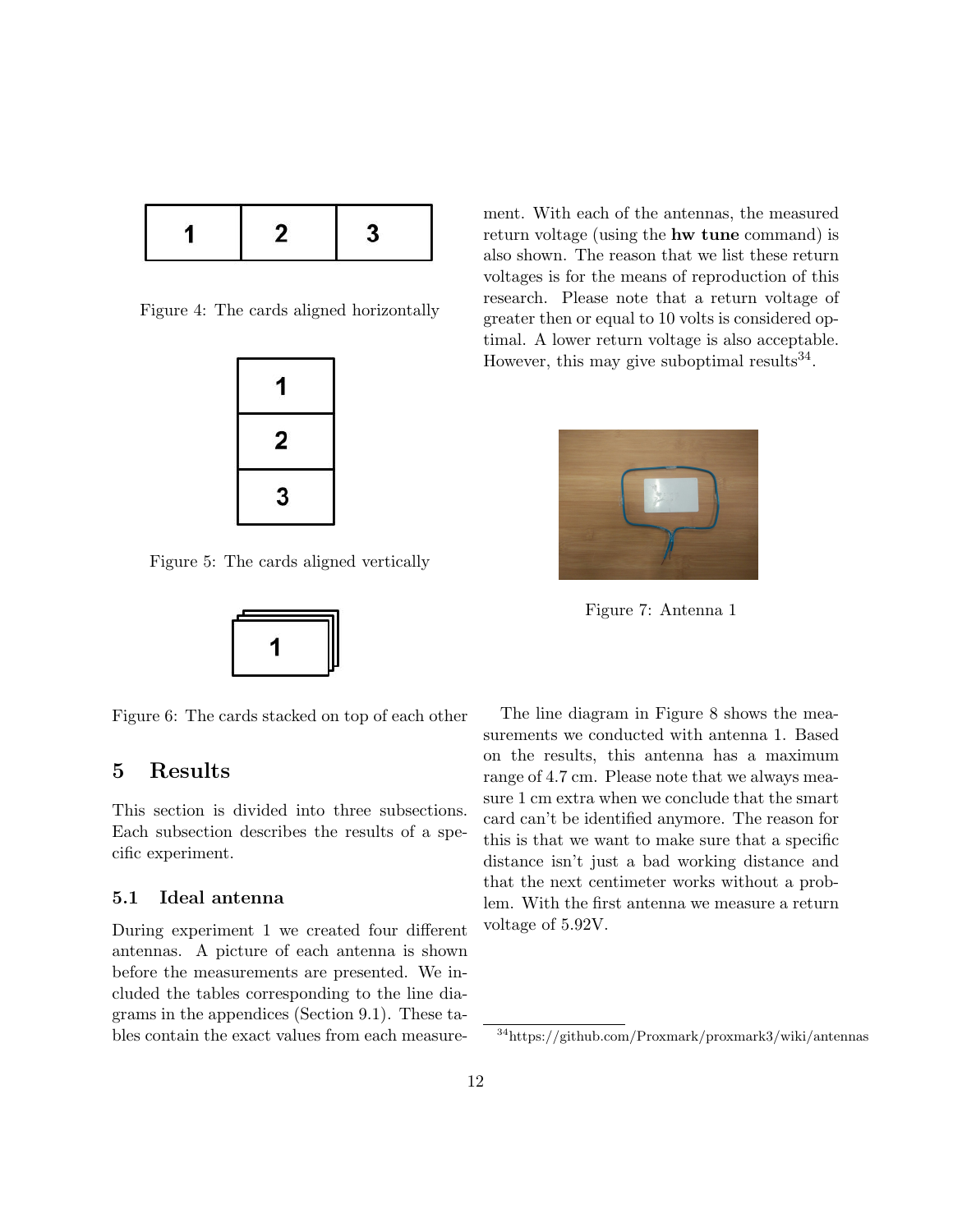

Figure 8: The range of antenna 1. The measured distances have a measurement error of 5 mm.



Figure 9: Antenna 2

The measurements of antenna 2 are shown in Figure [10.](#page-12-1) With this antenna we managed to achieve a range of 12.8 cm. Compared to the antenna from Figure [8,](#page-12-0) this antenna is only able to identify the smart card one time during two measurements. The tuning of this antenna results in a return voltage of 16.06V.



Figure 10: The range of antenna 2. The measured distances have a measurement error of 5 mm.



Figure 11: Antenna 3

<span id="page-12-0"></span>The measured results of antenna 3 are shown below in Figure [12.](#page-12-2) Compared to the previous two antennas, this antenna is the first of two antennas created with a copper wire diameter of 2.7 mm. The range of this antenna is measured at 4.9 cm. The Proxmark3 measures this antenna with a return voltage of 5.46V.



Figure 12: The range of antenna 3. The measured distances have a measurement error of 5 mm.

<span id="page-12-3"></span><span id="page-12-2"></span><span id="page-12-1"></span>

Figure 13: Antenna 4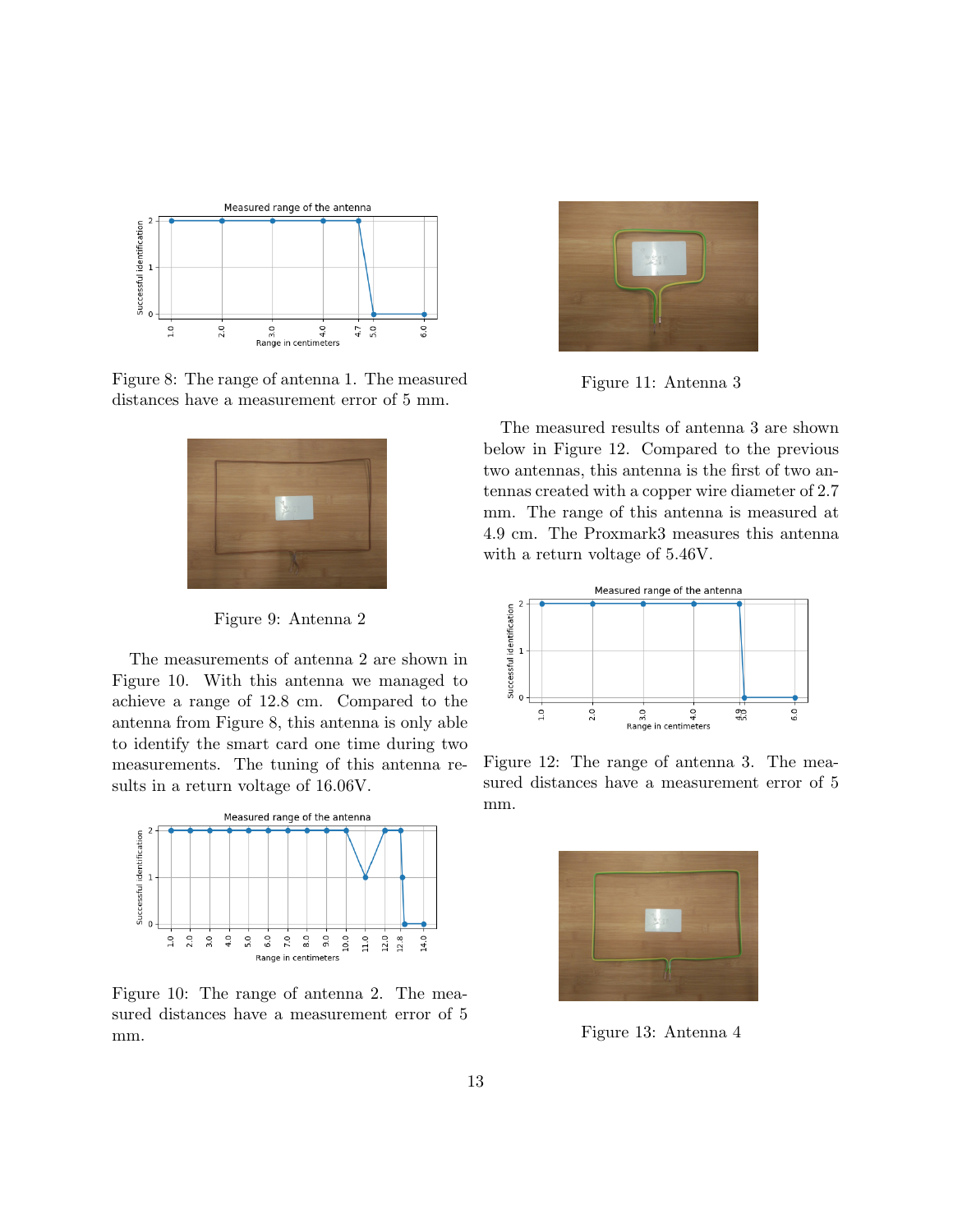The measurements of the fourth antenna (Figure [13\)](#page-12-3) are shown in Figure [14.](#page-13-0) During the measurement of this antenna, we are not able to identify the smart card at a distance of 2 cm. However, we achieved a range of 13.4 cm with this antenna. During the tuning of the antenna using the Proxmark3, we measure a return voltage of 19.18V.



Figure 14: The range of antenna 4. The measured distances have a measurement error of 5 mm.

### 5.2 Orientation and angle

During experiment 2 only antenna 4 is used. The reason for that is that this antenna has the greatest range. The set of wooden planks and a polystyrene construction is used in this experiment. The exact data points that are being presented in this section can be found in appendix II (Section [9.2\)](#page-19-0).

As shown in the first table in appendix II, the orientation of the card does not have an effect on the ability of the NFC reader to identify it. There is not a single orientation of the card that makes it unidentifiable by the NFC reader.

The diagram in Figure [15](#page-13-1) shows the measurements of changing the angle of the card. As shown in the diagram (and Figure [16\)](#page-13-2), we are only able to successfully identify the card when it has an angle between 55◦ and 135◦ or 235◦

and 315◦ . It does not matter whether the card is read from the front or from the back side, as long as it remains parallel to the antenna within a certain degree.



<span id="page-13-1"></span>Figure 15: Measurements of the angle of the smart card. The measured angles have a measurement error of  $5^\circ$ .

<span id="page-13-0"></span>

<span id="page-13-2"></span>Figure 16: A side view showing the identifiability depending on the angle of the card. 90◦ and 270◦ is perfectly parallel relative to the reader.

### 5.3 Multiple smart cards

In this section we present the results of experiment 3. This experiment is also conducted with antenna 4. During this experiment we determined that the effect of having multiple smart cards within range has impact on the range. The data points in table notation can be found in appendix III (Section [9.3\)](#page-20-0).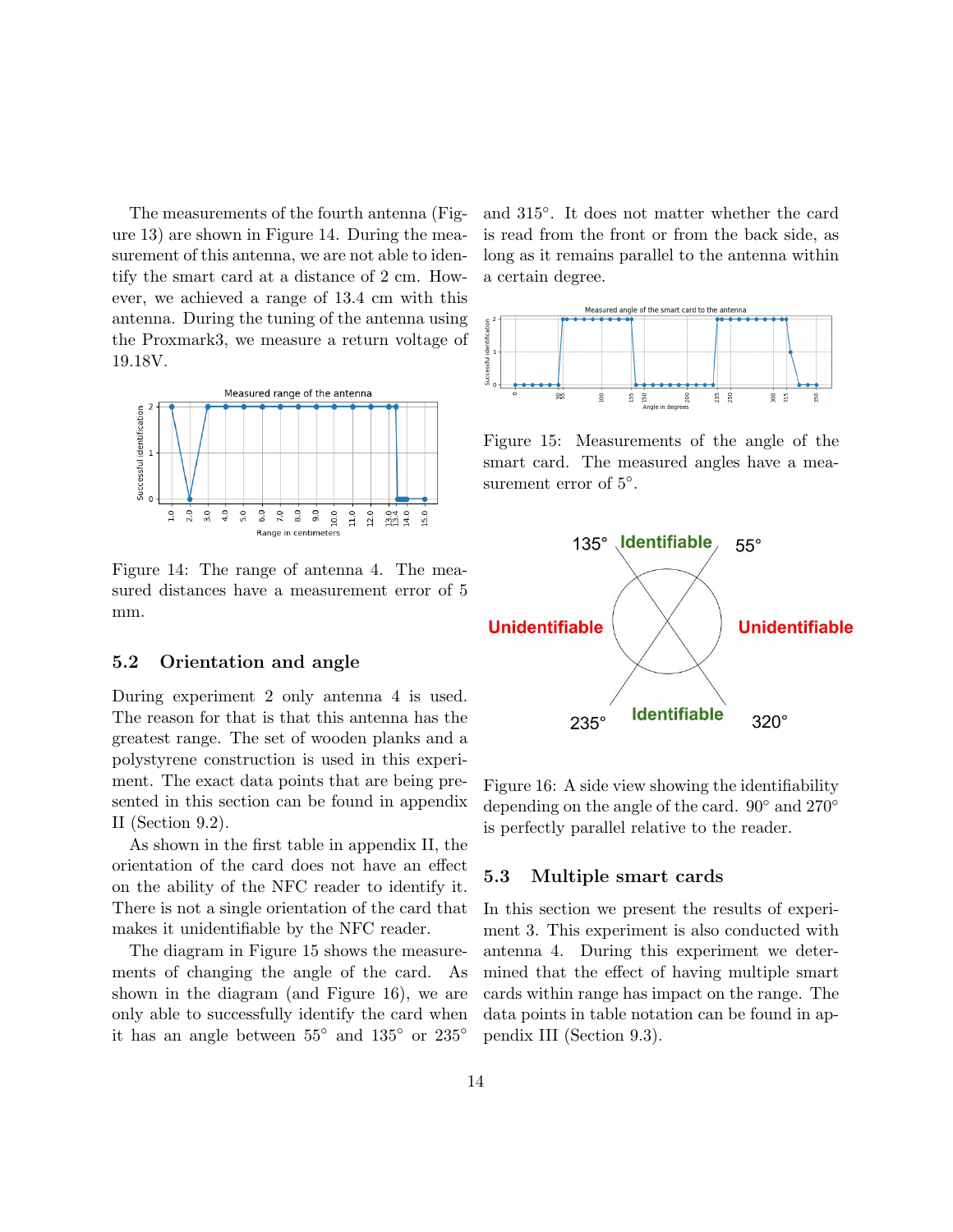The line diagram in Figure [17](#page-14-1) shows the result of having multiple smart cards above each other within the range of the NFC antenna. At 8 cm distance, smart card 1 is identified. At  $1 \& 2 \text{ cm}$ , smart card 2 is identified.



Figure 17: Measurements of having multiple cards above each other. The measured distances have a measurement error of 5 mm.

In Figure [18](#page-14-2) a line diagram is listed for the measurements of having multiple smart cards next to each other within the range of the NFC antenna. Each time the NFC reader identifies a card, smart card 2 is identified.



Figure 18: Measurements of having multiple cards next to each other. The measured distances have a measurement error of 5 mm.

The last measurement we conduct is measuring the effect of having three smart cards stacked on top of each other. During this measurement, all the cards are unidentifiable at all ranges.

## <span id="page-14-0"></span>6 Discussion

During this research we found out that the achieved range extension did not apply to all NFC smart cards. We also had some smart cards of our own which we tested along the way. With these smart cards we were only able to achieve a range of a few centimeters. There could be argued that our results are therefore unusable for extending the range of NFC devices in a day-today environment. However, the blank card that we used is also available for people to use in a production environment<sup>[35](#page-14-3)</sup>.

<span id="page-14-1"></span>Although, the digital protractor allowed for an accuracy of 0.1◦ , we applied an accuracy of 5◦ to our data points when conducting experiment 2. The reason for this is that with the materials available, we were not able to construct an experimental setup which allowed us to alter the angle and orientation in steps of 0.1◦ . To make this possible, a specialized construction should be created (a sort of wooden lathe for example). Because of the limited amount of time we had available for this research, we were not able to construct this. The same goes for experiment 1 and 2, where we applied a measurement error of 5 mm to measurements using the tape measure.

<span id="page-14-2"></span>We used wires of two different diameters and two different ratios for the size of the antenna. These values were chosen as starting point for our research and not as a choice we made during our research. It could be argued that this approach would make the results not specific enough. However, with this approach we wanted to determine whether wire diameter and the size of the antenna would have effect on the range of NFC. This could then be further researched in

<span id="page-14-3"></span><sup>35</sup>http://www.nfc-nederland-shop.nl/nxp-mifareclassic-ev1-1k.html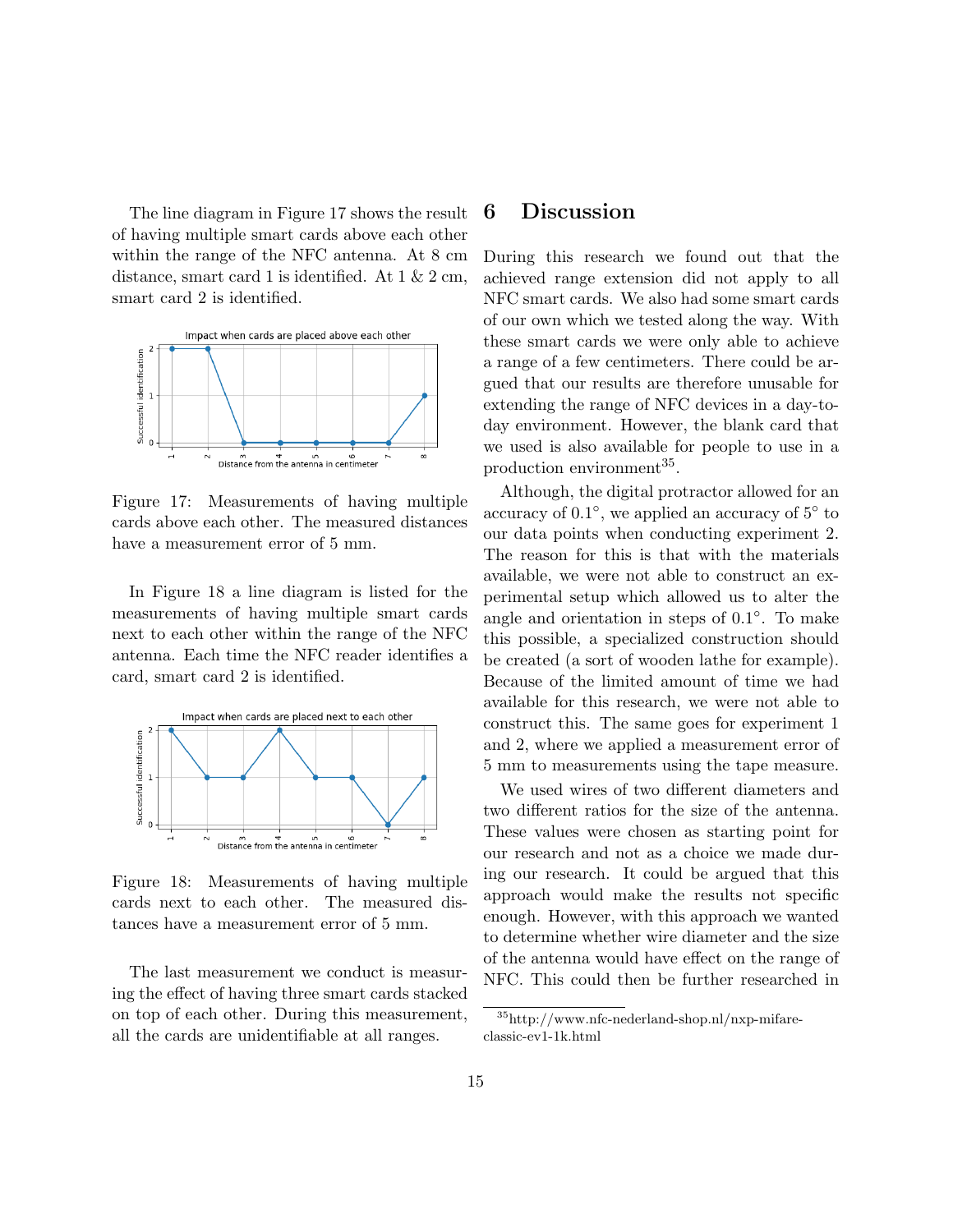future work.

During experiment 2 we used distances that are different than the maximum range we achieved with the most optimal antenna. The reason for this is that we wanted to keep the smart card within the range of the antenna, even when we altered the angle of the smart card to 0 or 180◦ . If we would conduct the measurement at the maximum distance, at these angles the smart card wouldn't fully be within range.

The reason that we did not add spacing between the cards during experiment 3 was to mimic a more realistic environment. Smart cards are commonly placed inside a wallet with little to no spacing between them. It might be the case that just having several smart cards on top of each other, is enough protection from skimming in itself. This together with an angle that makes identifying the card hard to do, can help establishing NFC smart cards as a relative safe option.

Finally, during the range measurements, with the fourth antenna we were unable to identify the smart card at a distance of 2 cm. However, at a distance of 3 cm, the smart card was readable again. We currently reason that this has to do with the strength of the electromagnetic field at that distance (a sort of dead spot as is sometimes the case in 2.4/5 GHz wireless). This could be identified by using an oscilloscope. The oscilloscope could be connected to a separate coil which is brought into a range of 2 cm from the antenna. We did not have an oscilloscope available, therefore this should be further researched in future work. Another reason we want to bring forward is that using the oscilloscope was outside the scope of our research. The reason for this is that we otherwise had to research the exact design of the smart card we used so that we could recreate this antenna using copper wire. Because the antenna inside the smart card is coated in plastic, an oscilloscope cannot be connected to the smart card.

### 6.1 Pitfalls

The first antenna designs during our research were made out of thin copper wire (approximately 0.1 mm thick). We discovered that this thin wire did not work very well for constructing HF antennas with a range larger than a few centimeters. Although, all of these antennas had a self-inductance value of approximately  $3 \mu$ H, the return voltage we measured using the Proxmark3 was only 0.07V. This makes such antennas unusable as NFC high frequency antennas. During our research we discovered that the diameter of the wire should increase when the size of the antenna increases.

Moreover, during the research we saw that charging a laptop within 1 meter impacts the range of the NFC antenna. Therefore, all our experiments were conducted using a laptop on battery power.

## <span id="page-15-0"></span>7 Conclusion

During this research we researched different properties of rectangular loop antennas, and the effective range of communication with smart cards. The objective of this research was to identify properties that define the identification range of these cards.

From this research we can conclude that the thickness as well as the length of high-frequency rectangular loop antennas affect the range of NFC communication. Thicker does not necessarily mean better, nor do longer wires necessarily lead to better antenna design. Self-inductance is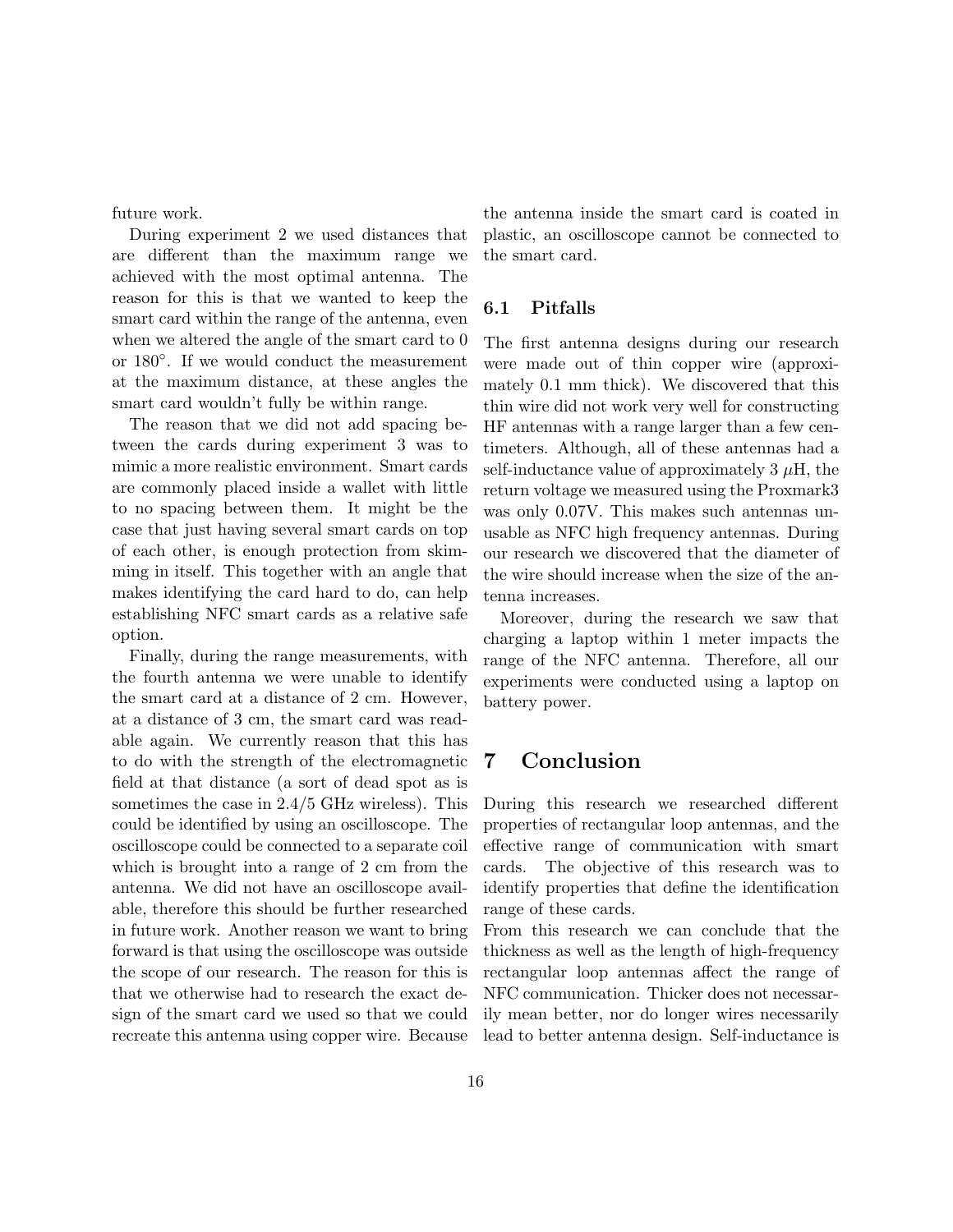an important factor, that all working NFC antennas must adhere to. For this reason there is an upper and lower limit to the practical length and thickness of the wire, used for NFC antennas. However, we could not determine the exact relation between self-inductance of the antenna and the effective range. A higher or lower selfinductance does not intrinsically lead to a higher range. Of the 4 antennas that we constructed, the thickest and longest did lead to the best results. However, this antenna did not have the highest or lowest self-inductance.

Having researched the influence of the reader together with the card, we conclude that the orientation of the card relative to the reader does not effect the range. The angle however, does. NFC communication only allows a variation of about 35 to 45◦ , in either way, relative to being perfectly parallel to the reader.

The biggest distance achieved in this research, with the card being perfectly parallel to the antenna was 13.4cm. Our last experiment proved that placing multiple smart cards within the range of the NFC reader has impact on the range. When the cards were placed above each other, the identification was only reliable within a range of 2 cm. When the cards were placed next to each other, only the second card could be identified. However, identification was unreliable. When the smart cards would be stacked on top of each other, the cards would become unidentifiable.

### <span id="page-16-0"></span>8 Future Work

The starting point of our research was to focus on HF rectangular loop antennas. In previous work and also in our current research we were not able to determine whether the geometric shape of the antenna has an effect on the range. Our research could be repeated with HF circular loop antennas. The results of such research could be compared to determine which geometric shape produces the best range.

In the discussion section we mentioned that using different types of smart cards (outside of the scope of our research) produced different ranges. Based on our research, further research could be done to identify the reason for this behaviour. We reason that this is caused by using different coils inside smart cards.

During the literature research we encountered a source which used a formula to theoretically calculate the coupling of NFC devices  $36$ . However, this formula only applies to circular shaped loop antennas. With our results as input, research could be done on devising a formula to calculate the coupling of rectangular shaped loop antennas.

On top of this research, another topic of interest would be to determine the most effective level of amplification. Research specifically into inductive coupling, and the optimal level of selfinductance could potentially increase the range even further.

We would also like to propose further research into determining the most effective value of selfinductance. As stated in Section [1.5,](#page-4-4) the selfinductance needs to be strong enough to emit a very large magnetic field and at the same time be weak (sensitive) enough to receive data from the tag. Based on the antenna we created with the greatest range, this value should be somewhere around 0.9859  $\mu$ H.

During experiment 3, we used no spacing be-

<span id="page-16-1"></span><sup>36</sup>http://miniradiosolutions.com/wpcontent/uploads/2015/09/NFC-Reader-Design-II-

Antenna-design-considerations-Public.pdf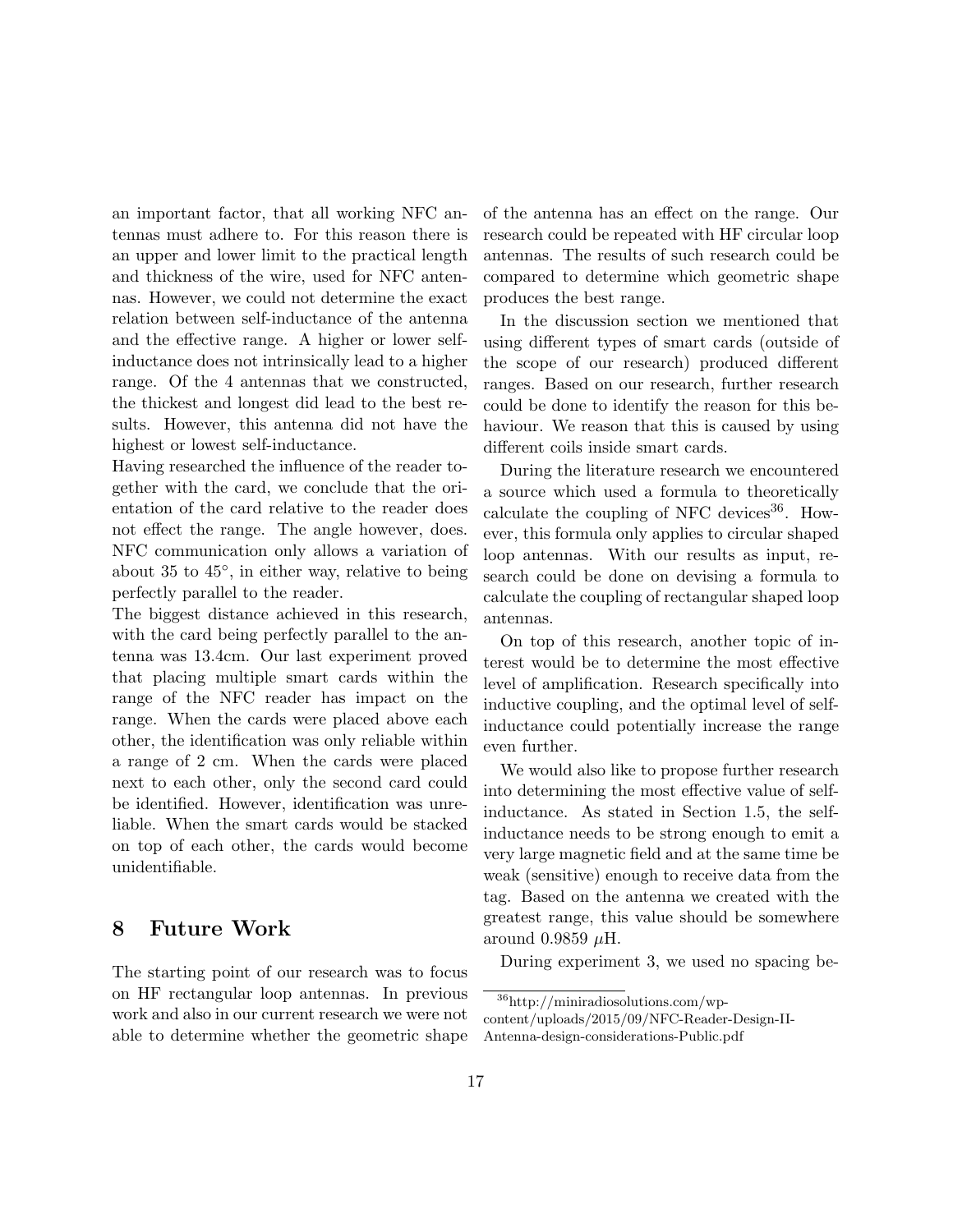tween the cards. Research could be done into determining if adding a certain amount of spacing between the cards would make the cards identifiable.

Finally, experiment 1 of this research could be redone by researchers that have an oscilloscope available. This device could then be used to identify the reason that the smart card couldn't be identified at particular ranges.

## References

- <span id="page-17-8"></span> $[\text{Finkenzeller et al., 2011}] \text{ Finkenzeller}, \qquad \text{K.,}$ Pfeiffer, F., and Biebl, E. (2011). Range extension of an iso/iec 14443 type a rfid system with actively emulating load modulation. In Smart Objects: Systems, Technologies and Applications, Proceedings of RFID SysTech 2011 7th European Workshop on, pages  $1-10$ . VDE.
- <span id="page-17-1"></span>[Mareli et al., 2013] Mareli, M., Rimer, S., Paul, B., Ouahada, K., and Pitsillides, A. (2013). Experimental evaluation of nfc reliability between an rfid tag and a smartphone. In AFRICON, 2013, pages 1–5. IEEE.
- <span id="page-17-9"></span>[Mourad et al., 2014] Mourad, O., Le Thuc, P., Staraj, R., and Iliev, P. (2014). System modeling of the rfid contactless inductive coupling using 13.56 mhz loop antennas. In Antennas and Propagation (EuCAP), 2014 8th European Conference on, pages 2034–2038. IEEE.
- <span id="page-17-0"></span>[Ok et al., 2012] Ok, K., Coskun, V., and Ozdenizci, B. (2012). Near field communication: From theory to practice.
- <span id="page-17-7"></span>[Oren et al., 2012] Oren, Y., Schirman, D., and Wool, A. (2012). Rfid jamming and attacks on israeli e-voting. In Smart Objects, Systems

and Technologies (SmartSysTech), Proceedings of 2012 European Conference on, pages 1–7. VDE.

- <span id="page-17-6"></span>[Oren et al., 2013] Oren, Y., Schirman, D., and Wool, A. (2013). Range extension attacks on contactless smart cards. In European Symposium on Research in Computer Security, pages 646–663. Springer.
- <span id="page-17-3"></span>[Palit, 2015] Palit, A. K. (2015). Extraction of 13.56 mhz nfc-reader antenna parameters for matching circuit design.
- <span id="page-17-2"></span>[Paret, 2016] Paret, D. (2016). Antennas designs for NFC devices. John Wiley & Sons.
- <span id="page-17-5"></span>[van Dijk and Sangers, 2016] van Dijk, R. and Sangers, L. (2016). Portable rfid bumping device. UvA.

## <span id="page-17-4"></span>9 Appendices

#### <span id="page-17-10"></span>9.1 Appendix I

This appendix contains the tables with exact measurement values. These values were measured during the execution of the first experiment.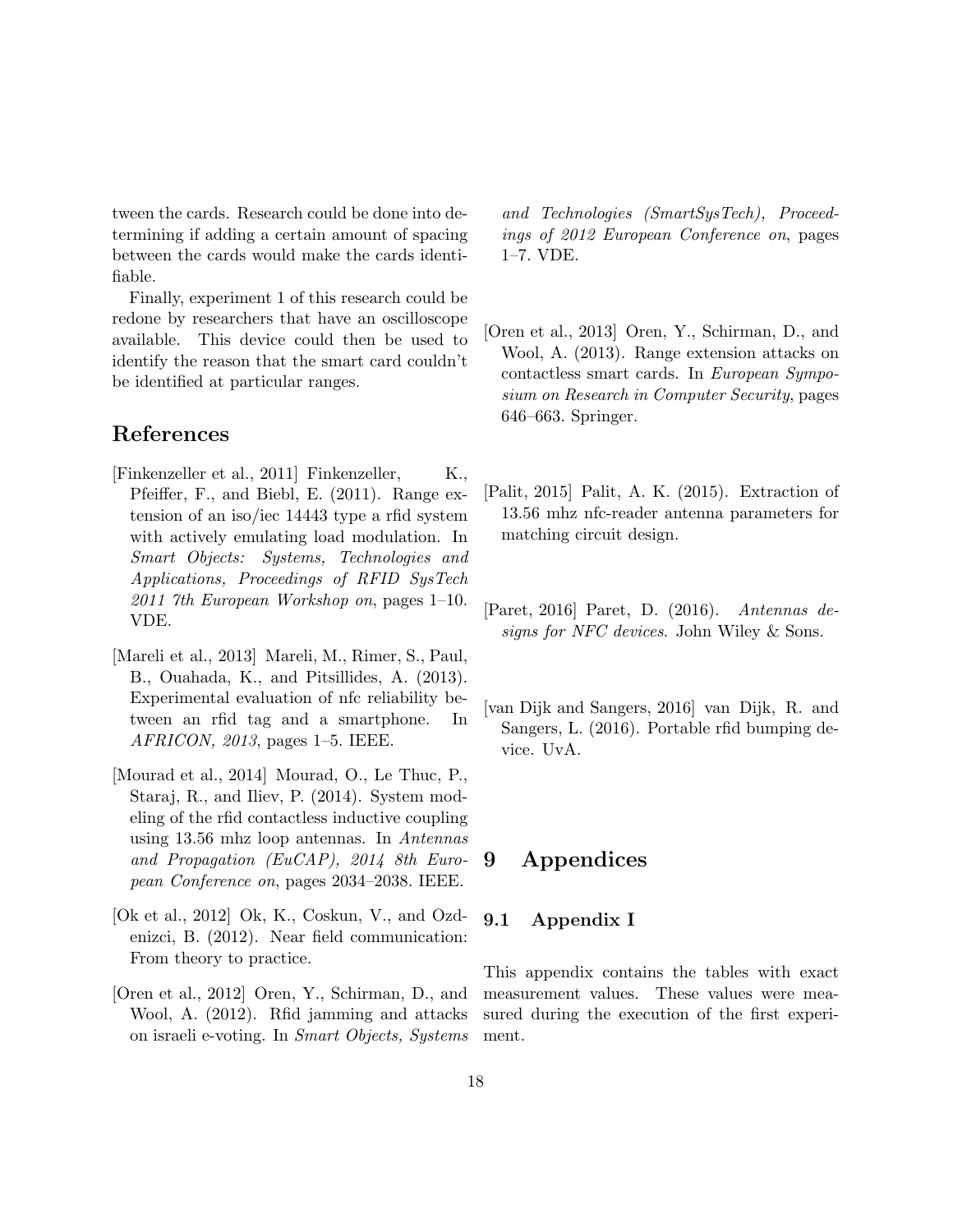| Range            | Times of successful identifica- | Range            | Times of successful identifica-             |
|------------------|---------------------------------|------------------|---------------------------------------------|
|                  | tion                            |                  | tion                                        |
| $1 \text{ cm}$   | 2                               | 1 cm             | $\overline{2}$                              |
| $2 \text{ cm}$   | $\overline{2}$                  | $2 \text{ cm}$   | $\overline{2}$                              |
| $3 \text{ cm}$   | $\overline{2}$                  | $3 \text{ cm}$   | 2                                           |
| 4 cm             | $\overline{2}$                  | 4 cm             | $\overline{2}$                              |
| $4.7 \text{ cm}$ | $\overline{2}$                  | $4.9 \text{ cm}$ | $\overline{2}$                              |
| $4.8 \text{ cm}$ | $\Omega$                        | $5 \text{ cm}$   | $\theta$                                    |
| $4.9 \text{ cm}$ | $\Omega$                        | $6 \text{ cm}$   | $\Omega$                                    |
| $5 \text{ cm}$   | $\theta$                        |                  |                                             |
| $6 \text{ cm}$   | $\theta$                        |                  | Table 6: Experiment 1: exact measurement re |

| Range          | Times of successful identifica- |
|----------------|---------------------------------|
|                | tion                            |
| $1 \text{ cm}$ | $\overline{2}$                  |
| $2 \text{ cm}$ | $\overline{2}$                  |
| $3 \text{ cm}$ | $\overline{2}$                  |
| 4 cm           | $\overline{2}$                  |
| 4.9 cm         | 2                               |
| $5 \text{ cm}$ |                                 |
| cm             |                                 |

Table 6: Experiment 1: exact measurement results of antenna 3. The ranges have a measurement error of 5 mm.

Table 4: Experiment 1: exact measurement results antenna 1. The ranges have a measurement error of 5 mm.

| Range              | Times of successful identifica- |
|--------------------|---------------------------------|
|                    | tion                            |
| $1 \text{ cm}$     | 2                               |
| $2 \; \mathrm{cm}$ | $\overline{2}$                  |
| $3 \text{ cm}$     | $\overline{2}$                  |
| $4 \text{ cm}$     | $\overline{2}$                  |
| $5 \text{ cm}$     | $\overline{2}$                  |
| $6 \text{ cm}$     | $\overline{2}$                  |
| $7 \text{ cm}$     | $\overline{2}$                  |
| $8 \text{ cm}$     | $\overline{2}$                  |
| $9 \text{ cm}$     | $\overline{2}$                  |
| $10 \text{ cm}$    | $\overline{2}$                  |
| 11 cm              | 1                               |
| $12 \text{ cm}$    | $\overline{2}$                  |
| $12.8 \text{ cm}$  | $\overline{2}$                  |
| $12.9 \text{ cm}$  | 1                               |
| $13 \text{ cm}$    | 0                               |
| $14 \text{ cm}$    | 0                               |

Table 5: Experiment 1: exact measurement results of antenna 2. The ranges have a measurement error of 5 mm.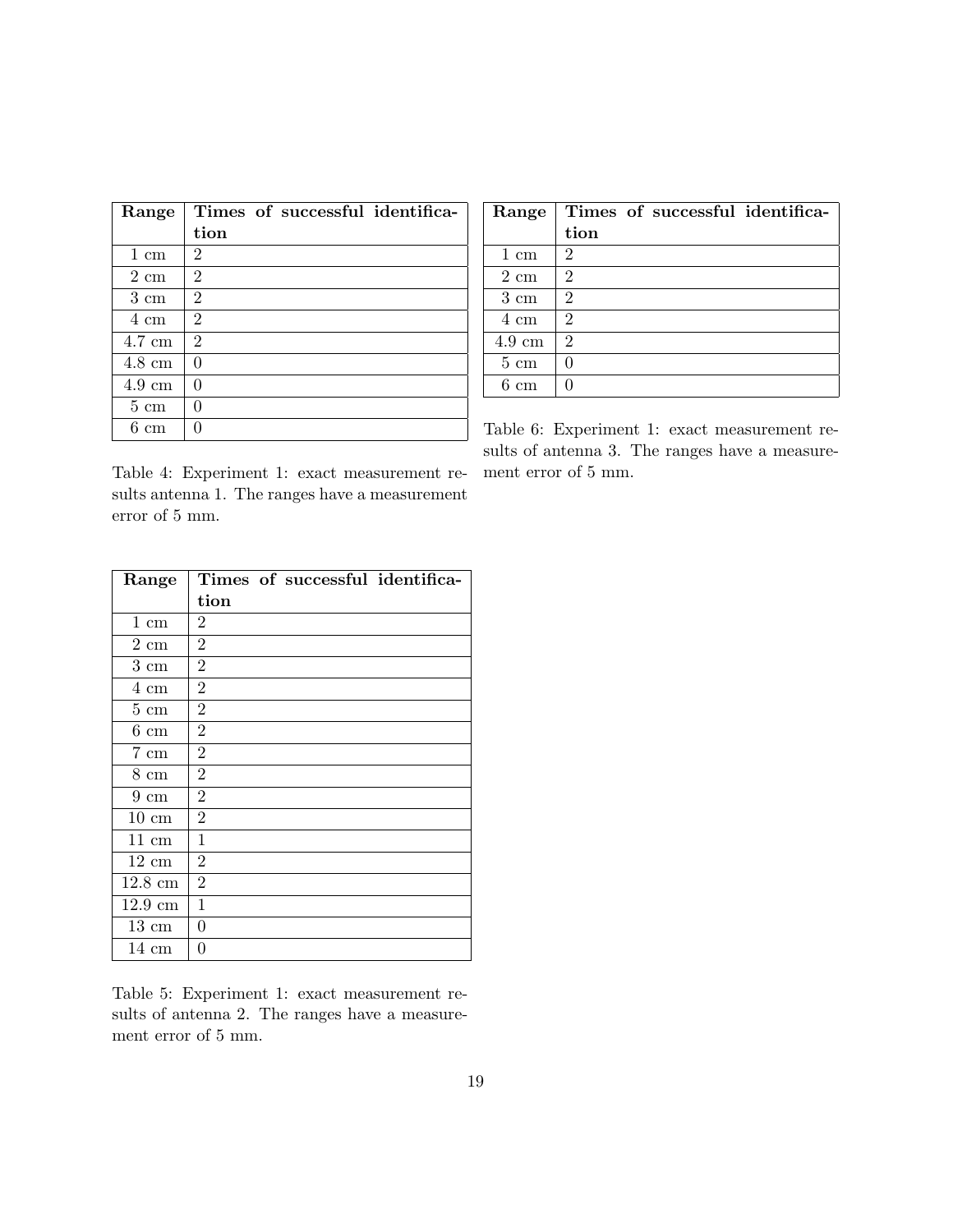| Range               | Times of successful identifica- |
|---------------------|---------------------------------|
|                     | tion                            |
| $1 \text{ cm}$      | $\overline{2}$                  |
| $2\ {\rm cm}$       | $\overline{2}$                  |
| $3 \text{ cm}$      | $\overline{2}$                  |
| $4 \text{ cm}$      | $\overline{2}$                  |
| $5 \text{ cm}$      | $\overline{2}$                  |
| $6 \text{ cm}$      | $\overline{2}$                  |
| $7 \text{ cm}$      | $\overline{2}$                  |
| $8 \text{ cm}$      | $\overline{2}$                  |
| $9 \text{ cm}$      | $\overline{2}$                  |
| $10 \text{ cm}$     | $\overline{2}$                  |
| $11 \text{ cm}$     | $\mathbf{1}$                    |
| $12 \text{ cm}$     | $\overline{2}$                  |
| $13 \text{ cm}$     | $\overline{2}$                  |
| $13.4 \text{ cm}$   | $\overline{2}$                  |
| $13.5 \text{ cm}$   | $\overline{0}$                  |
| $13.6 \text{ cm}$   | $\boldsymbol{0}$                |
| 13.7 cm             | $\overline{0}$                  |
| $13.8 \text{ cm}$   | $\overline{0}$                  |
| $13.9 \mathrm{~cm}$ | $\overline{0}$                  |
| $14 \text{ cm}$     | $\overline{0}$                  |
| $15 \text{ cm}$     | $\overline{0}$                  |

Table 7: Experiment 1: exact measurement results of antenna 4. The ranges have a measurement error of 5 mm.

| Orientation              | Times of successful identifi- |
|--------------------------|-------------------------------|
|                          | cation                        |
| $0^{\circ}$              | $\overline{2}$                |
| $10^{\circ}$             | $\overline{2}$                |
| $\overline{20^{\circ}}$  | $\overline{2}$                |
| $30^{\circ}$             | $\overline{2}$                |
| $\overline{40^{\circ}}$  | $\overline{2}$                |
| $50^\circ$               | $\overline{2}$                |
| $60^\circ$               | $\overline{2}$                |
| $\overline{70^{\circ}}$  | $\overline{2}$                |
| $80^\circ$               | $\overline{2}$                |
| $\overline{90^{\circ}}$  | $\overline{2}$                |
| $100^\circ$              | $\overline{2}$                |
| $110^\circ$              | $\overline{2}$                |
| $\overline{120^\circ}$   | $\overline{2}$                |
| $\overline{130^\circ}$   | $\overline{2}$                |
| $140^\circ$              | $\overline{2}$                |
| $150^\circ$              | $\overline{2}$                |
| $160^\circ$              | $\overline{2}$                |
| $170^\circ$              | $\overline{2}$                |
| $180^\circ$              | $\overline{2}$                |
| $190^\circ$              | $\overline{2}$                |
| $\overline{200^\circ}$   | $\overline{2}$                |
| $\overline{210^{\circ}}$ | $\overline{2}$                |
| $\overline{220^\circ}$   | $\overline{2}$                |
| $\overline{230^\circ}$   | $\overline{2}$                |
| $\overline{240^\circ}$   | $\overline{2}$                |
| $\overline{250^\circ}$   | $\overline{2}$                |
| $260^\circ$              | $\overline{2}$                |
| $\overline{270^\circ}$   | $\overline{2}$                |
| $\overline{280^\circ}$   | $\overline{2}$                |
| $290^\circ$              | $\overline{2}$                |
| $\overline{300^\circ}$   | $\overline{2}$                |
| $\overline{310^{\circ}}$ | $\overline{2}$                |
| $\overline{320^\circ}$   | $\overline{2}$                |
| $330^\circ$              | $\overline{2}$                |
| $340^\circ$              | $\overline{2}$                |
| $350^\circ$              | $\overline{2}$                |
| $360^\circ$              | $\overline{2}$                |
|                          |                               |

## <span id="page-19-0"></span>9.2 Appendix II

In this section we included the results of the measurements we did on changing the angle and rotation of the smart card.

Table 8: Experiment 2: measurements rotation. The orientation has a measurement error of  $5^{\circ}$ .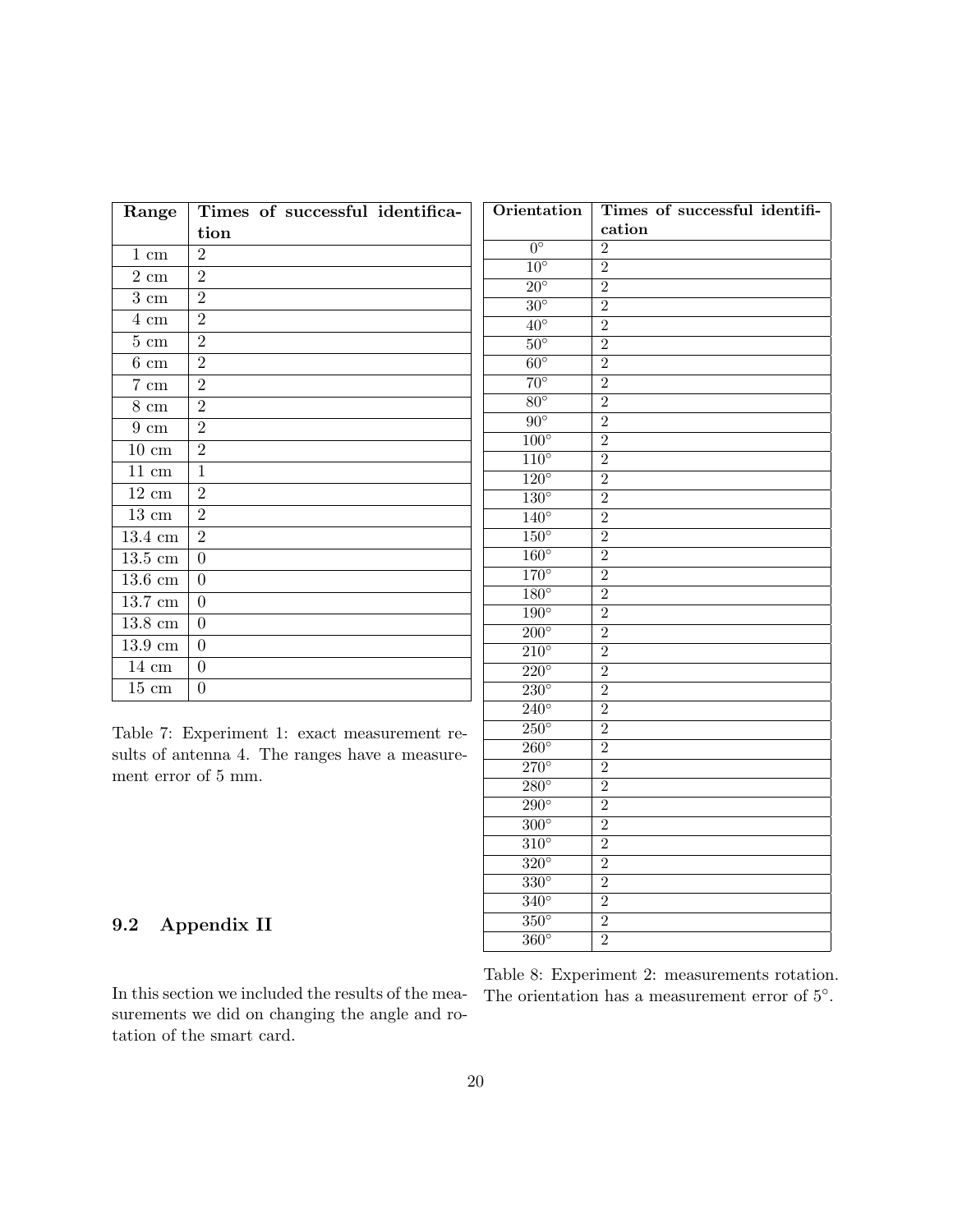| Angle                    | Times of successful identifi- |
|--------------------------|-------------------------------|
|                          | cation                        |
| $0^{\circ}$              | $\theta$                      |
| $10^{\circ}$             | $\overline{0}$                |
| $20^{\circ}$             | $\overline{0}$                |
| $\overline{30^{\circ}}$  | $\overline{0}$                |
| $40^{\circ}$             | $\overline{0}$                |
| $50^\circ$               | $\overline{0}$                |
| $\overline{55^{\circ}}$  | $\overline{2}$                |
| $60^{\circ}$             | $\overline{2}$                |
| $\overline{70^{\circ}}$  | $\overline{2}$                |
| $\overline{80^\circ}$    | $\overline{2}$                |
| $\overline{90^{\circ}}$  | $\overline{2}$                |
| $100^\circ$              | $\overline{2}$                |
| $110^\circ$              | $\overline{2}$                |
| $\overline{120^\circ}$   | $\overline{2}$                |
| $130^\circ$              | $\overline{2}$                |
| $\overline{135^\circ}$   | $\overline{2}$                |
| $140^\circ$              | $\overline{0}$                |
| $150^\circ$              | $\overline{0}$                |
| $160^\circ$              | $\overline{0}$                |
| $170^\circ$              | $\overline{0}$                |
| $180^\circ$              | $\overline{0}$                |
| $\overline{190^\circ}$   | $\boldsymbol{0}$              |
| $\overline{200^\circ}$   | $\overline{0}$                |
| $\overline{210^{\circ}}$ | $\overline{0}$                |
| $\overline{220^\circ}$   | $\overline{0}$                |
| $230^\circ$              | $\boldsymbol{0}$              |
| $\overline{235^\circ}$   | $\overline{2}$                |
| $\overline{240^\circ}$   | $\overline{2}$                |
| $\overline{250^\circ}$   | $\overline{2}$                |
| $\overline{260^\circ}$   | $\overline{2}$                |
| $270^\circ$              | $\overline{2}$                |
| $280^\circ$              | $\overline{2}$                |
| $290^\circ$              | $\overline{2}$                |
| $300^\circ$              | $\overline{2}$                |
| $310^\circ$              | $\overline{2}$                |
| $315^\circ$              | $\overline{2}$                |
| $\overline{320^\circ}$   | $\overline{1}$                |
| $\overline{330^\circ}$   | $\overline{0}$                |
| $340^\circ$              | $\overline{0}$                |
| $\overline{350^\circ}$   | $\overline{0}$                |

Table 9: Experiment 2: measurements angle. The angle has a measurement error of  $5^\circ$ .

## <span id="page-20-0"></span>9.3 Appendix III

In this section we included the results of the measurements we did during experiment 3.

| Range          | Times of suc-     | Card       |
|----------------|-------------------|------------|
|                | cessful identifi- | identified |
|                | cation            |            |
| 1 cm           | $\overline{2}$    | Middle     |
| $2 \text{ cm}$ | $\mathfrak{D}$    | Middle     |
| $3 \text{ cm}$ | ∩                 | None       |
| 4 cm           | ∩                 | None       |
| $5 \text{ cm}$ | ∩                 | None       |
| $6 \text{ cm}$ | ∩                 | None       |
| $7 \text{ cm}$ | ∩                 | None       |
| cm             |                   | Top        |

Table 10: Experiment 3: exact measurements of three smart cards within the range of the NFC antenna. The smart cards are placed above each other. The ranges have a measurement error of 5 mm.

| Range              | Times of suc-     | Card       |
|--------------------|-------------------|------------|
|                    | cessful identifi- | identified |
|                    | cation            |            |
| $1 \text{ cm}$     | $\overline{2}$    | Middle     |
| $2 \text{ cm}$     | 1                 | Middle     |
| $3 \text{ cm}$     | 1                 | Middle     |
| 4 cm               | $\overline{2}$    | Middle     |
| $5 \text{ cm}$     | 1                 | Middle     |
| $6 \; \mathrm{cm}$ | 1                 | Middle     |
| 7 cm               | 0                 | None       |
| сm                 | 1                 | Middle     |

Table 11: Experiment 3: exact measurements of three smart cards within the range of the NFC antenna. The smart cards are placed next to each other. The ranges have a measurement error of 5 mm.